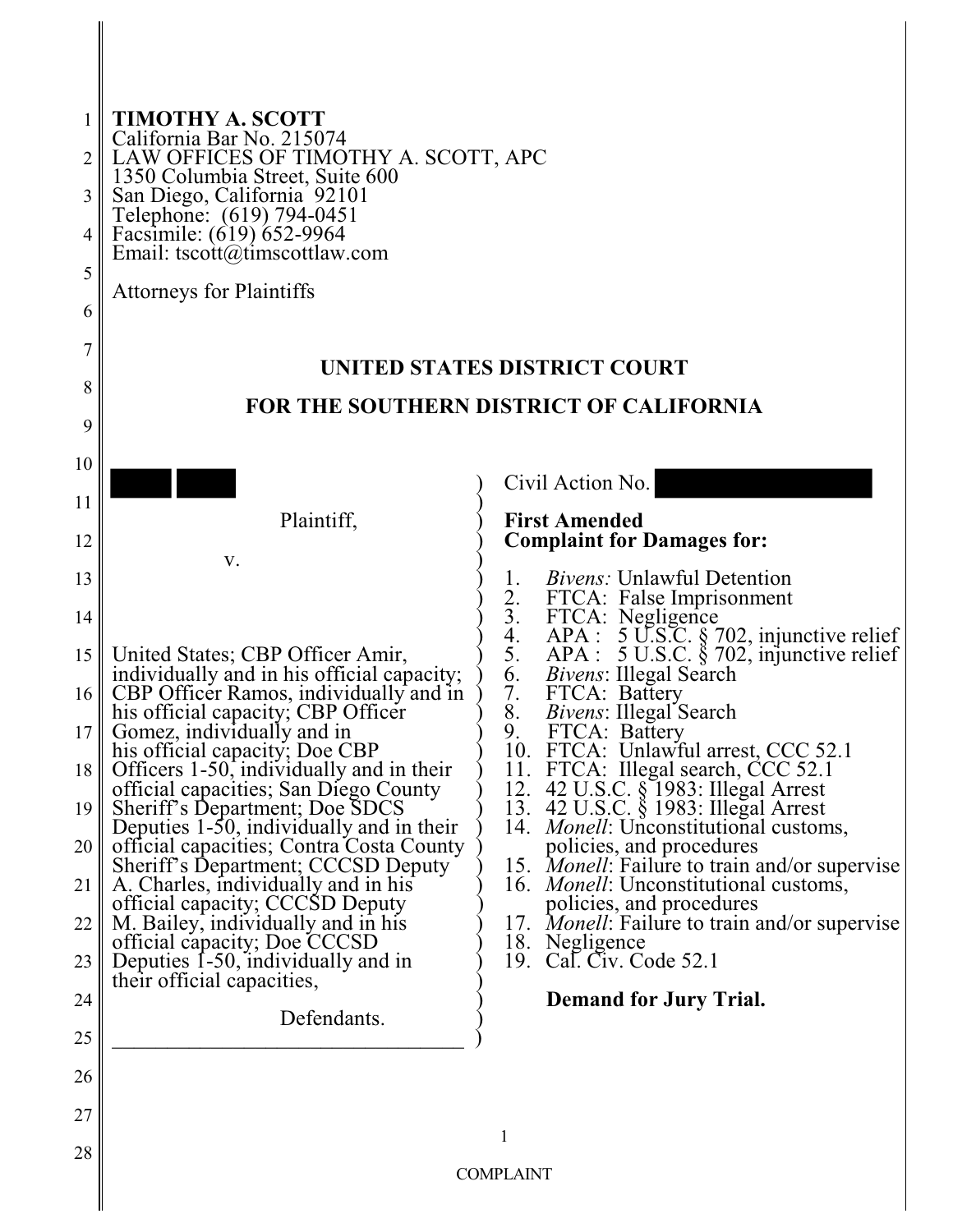# **INTRODUCTION**

2 3 4 1. U.S. Customs and Border Protection officers arrested Plaintiff ("Plaintiff") on an outstanding warrant. The warrant was sixteen years old. It alleged the simple possession of narcotics. But while the warrant was for *a* it was not

6 7 8 9 Plaintiff and the other do not resemble each other. Plaintiff is a Caucasian woman. She stands 5'2". She weighs 120 pounds. She is 52 years old. She had no criminal history. She had never visited Contra Costa County. She spent the day volunteering at a Tijuana orphanage before her arrest.

10 11 12 The warrant was for an African-American woman. That woman stood 5'8". That woman weighed 150 pounds. That woman lived in Contra Costa County. That woman failed to appear in court after her 1997 arrest for the possession of heroin.

13 14 15 16 17 Although the names of these two women were the same, and although Contra Costa County wrongfully included Plaintiff's driver's license number in the warrant, the birthdates were a year apart also. Given these objective discrepancies between Plaintiff and the other officers knew or should have known that the warrant was not for Plaintiff. But they arrested her anyway.

18 19 20 21 22 23 24 25 26 And it got worse. After the arrest, a Customs officer sexually assaulted Plaintiff. She subjected her to repeated and illegal body-cavity searches. Officers mocked her when she complained and wept. When CBP finally contacted Contra Costa County about the warrant—hours later—an officer instructed CBP to continue to detain Plaintiff. They did so even though they knew or should have known that it was not the right person. The San Diego County Sheriff later repeated the same error that CBP did. They ignored Plaintiff's protestations of innocence. They ignored information that conflicted with the facts on the warrant. They too knowingly booked and held Plaintiff on someone else's warrant.

This resulting complaint can be summarized as follows:

 $\mathcal{D}$ 

27

1

5

for *this*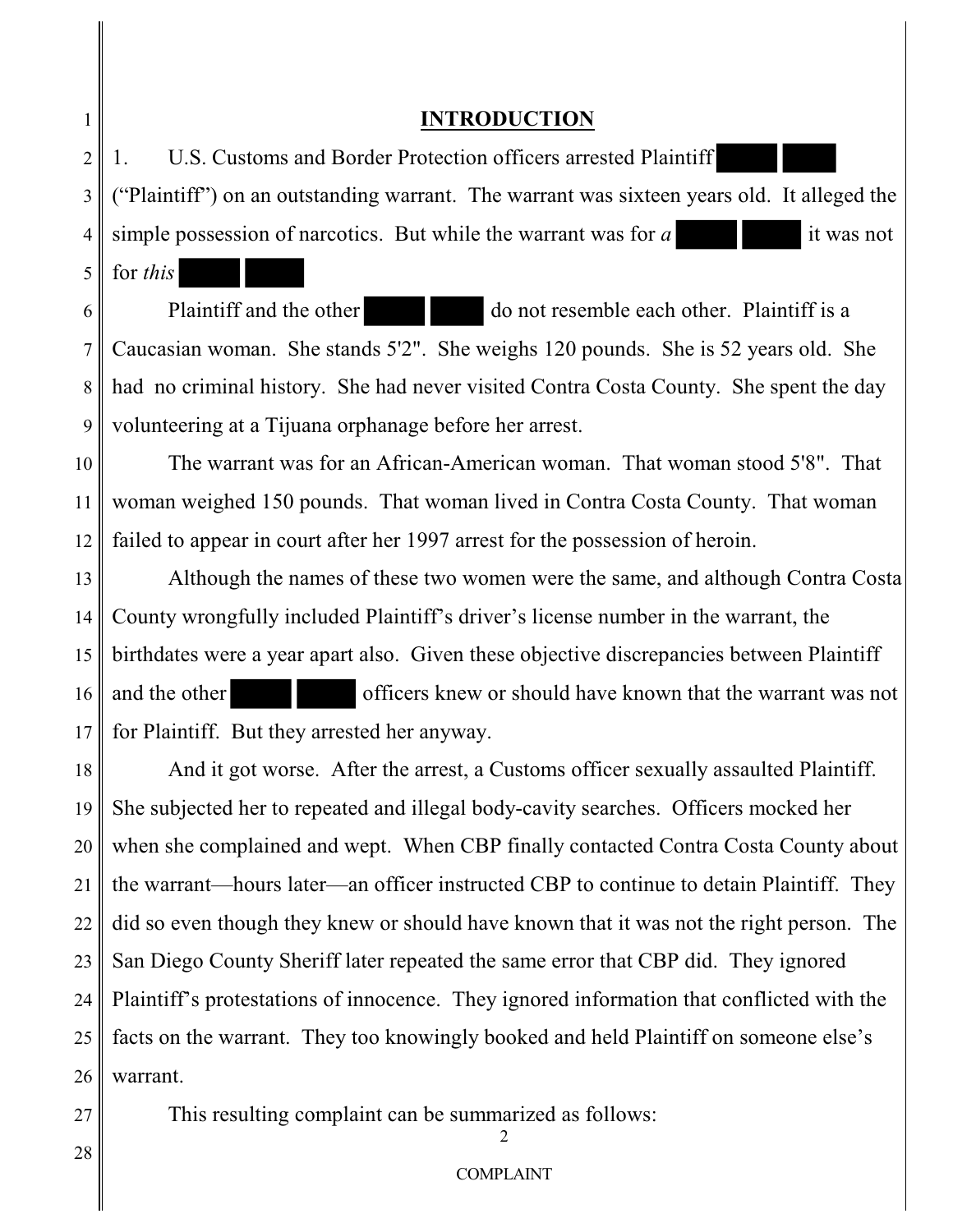| Count          | Claim                                            | Defendant(s)                   |
|----------------|--------------------------------------------------|--------------------------------|
|                | <i>Bivens</i> / Fourth Amendment claim for       | <b>Individual CBP Officers</b> |
|                | unlawful arrest.                                 | Amir, Ramos, Gomez, and        |
|                |                                                  | <b>CBP</b> Does                |
| $\overline{2}$ | Federal Tort Claims Act claim for false          | <b>United States</b>           |
|                | imprisonment.                                    |                                |
| 3              | FTCA Claim for negligence.                       | <b>United States</b>           |
| 4              | Administrative Procedures Act claim for          | <b>United States</b>           |
|                | injunctive relief regarding CBP policies and     |                                |
|                | procedures for executing a warrant.              |                                |
| 5              | Administrative Procedures Act claim for          | <b>United States</b>           |
|                | injunctive relief to purge Ms.                   |                                |
|                | wrongful criminal history.                       |                                |
| 6              | <i>Bivens</i> / Fourth Amendment claim for first | Doe CBP officer $(s)$          |
|                | illegal body cavity search.                      |                                |
| $\overline{7}$ | FTCA claim for battery for first illegal body    | <b>United States</b>           |
| cavity search. |                                                  |                                |
| 8              | Bivens / Fourth Amendment claim for              | Doe CBP officer $(s)$          |
|                | second illegal body cavity search.               |                                |
| 9              | FTCA for battery for second illegal body         | <b>United States</b>           |
|                | cavity search.                                   |                                |
| 10             | Bane Act violation, Cal. Civ. Code §52.1,        | <b>United States</b>           |
|                | via the FTCA, for unlawful arrest and            |                                |
|                | detention in violation of California law.        |                                |
| 11             | Bane Act violation, Cal. Civ. Code §52.1,        | <b>United States</b>           |
|                | via the FTCA, for body cavity search in          |                                |
|                | violation of California law.                     |                                |
|                |                                                  |                                |
|                | 3                                                |                                |
|                | <b>COMPLAINT</b>                                 |                                |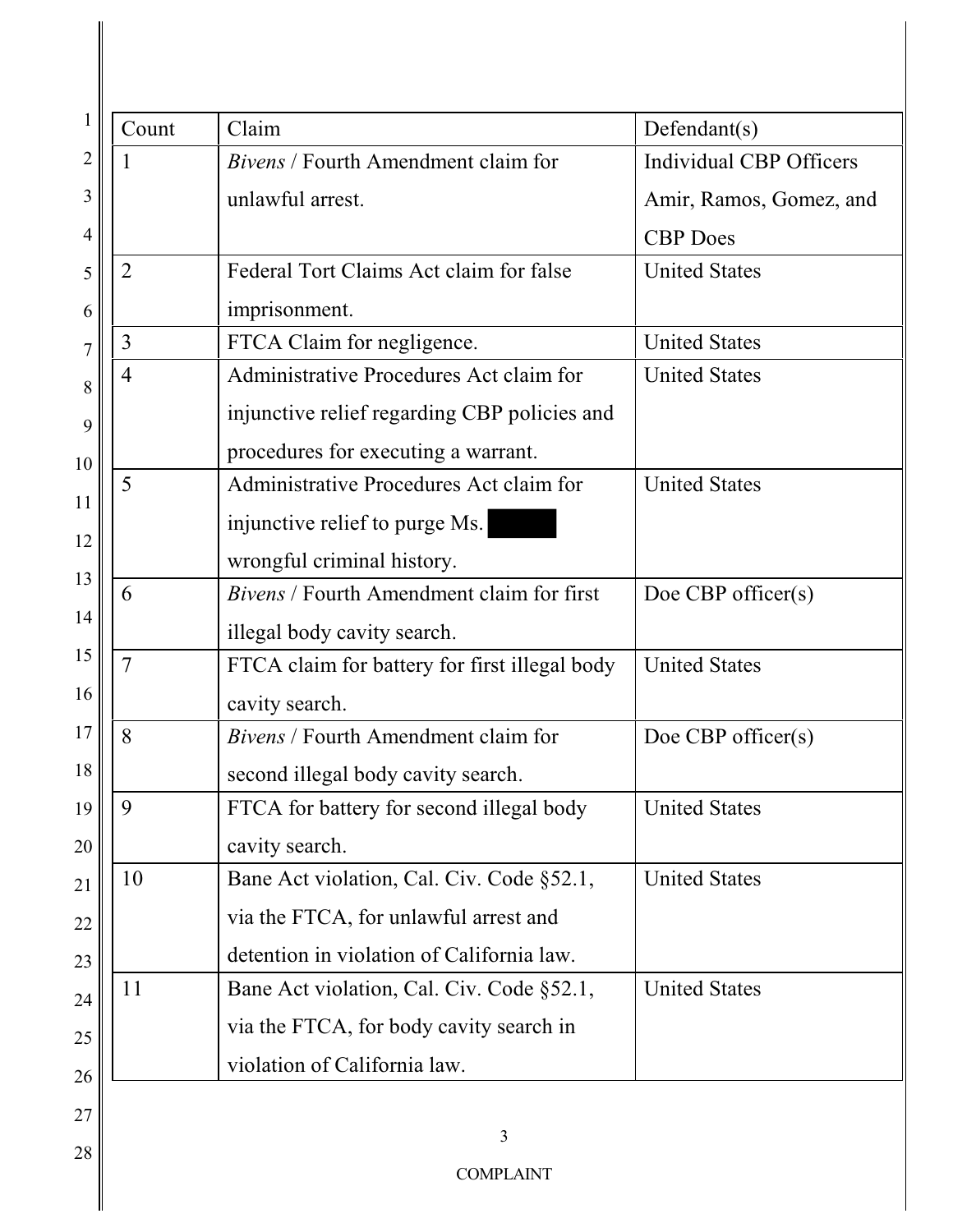|                | 12                                                             | § 1983 / Fourth Amendment claim for illegal       | Doe San Diego County       |
|----------------|----------------------------------------------------------------|---------------------------------------------------|----------------------------|
| $\overline{2}$ | arrest at Los Colinas Detention Facility<br>Sheriff's Deputies |                                                   |                            |
| 3              | 13<br>§ 1983 / Fourth Amendment claim for                      |                                                   | Doe Contra Costa County    |
| 4              | deliberate indifference in drafting warrant,                   |                                                   | Sheriff's Deputies, CCCSD  |
| 5              | and for illegal arrest in directing CBP to                     |                                                   | Officers A. Charles, M.    |
| 6              | continue Ms.<br>unlawful arrest.<br><b>Bailey</b>              |                                                   |                            |
| 7              | 14<br>Unconstitutional customs, policies or                    |                                                   | San Diego County Sheriff's |
| 8              |                                                                | practices ( <i>Monell</i> , 42 U.S.C. § 1983) for | Department                 |
| 9              |                                                                | unlawful practices and procedures in              |                            |
| 10             |                                                                | executing warrants.                               |                            |
| 11             | 15                                                             | Unconstitutional failure to train and/or          | San Diego County Sheriff's |
| 12             |                                                                | supervise ( <i>Monell</i> , 42 U.S.C. $\S$ 1983)  | Department                 |
| 13             |                                                                | regarding practices and procedures in             |                            |
| 14             |                                                                | executing warrants.                               |                            |
| 15             | 16                                                             | Unconstitutional customs, policies or             | Contra Costa County        |
| 16             |                                                                | practices ( <i>Monell</i> , 42 U.S.C. § 1983) for | Sheriff's Department       |
| 17             |                                                                | unlawful practices and procedures in              |                            |
| 18             |                                                                | drafting, issuing, and executing warrants.        |                            |
| 19             | 17                                                             | Unconstitutional failure to train and/or          | <b>Contra Costa County</b> |
| 20             |                                                                | supervise ( <i>Monell</i> , 42 U.S.C. $\S$ 1983)  | Sheriff's Department       |
| 21             |                                                                | regarding practices and procedures in             |                            |
|                |                                                                | drafting, issuing, and executing warrants.        |                            |
| 22             |                                                                |                                                   |                            |
| 23             |                                                                |                                                   |                            |
| 24             |                                                                |                                                   |                            |
| 25             |                                                                |                                                   |                            |
| 26             |                                                                |                                                   |                            |
| 27             |                                                                | $\overline{4}$                                    |                            |
| 28             |                                                                | <b>COMPLAINT</b>                                  |                            |
|                |                                                                |                                                   |                            |

 $\mathbf l$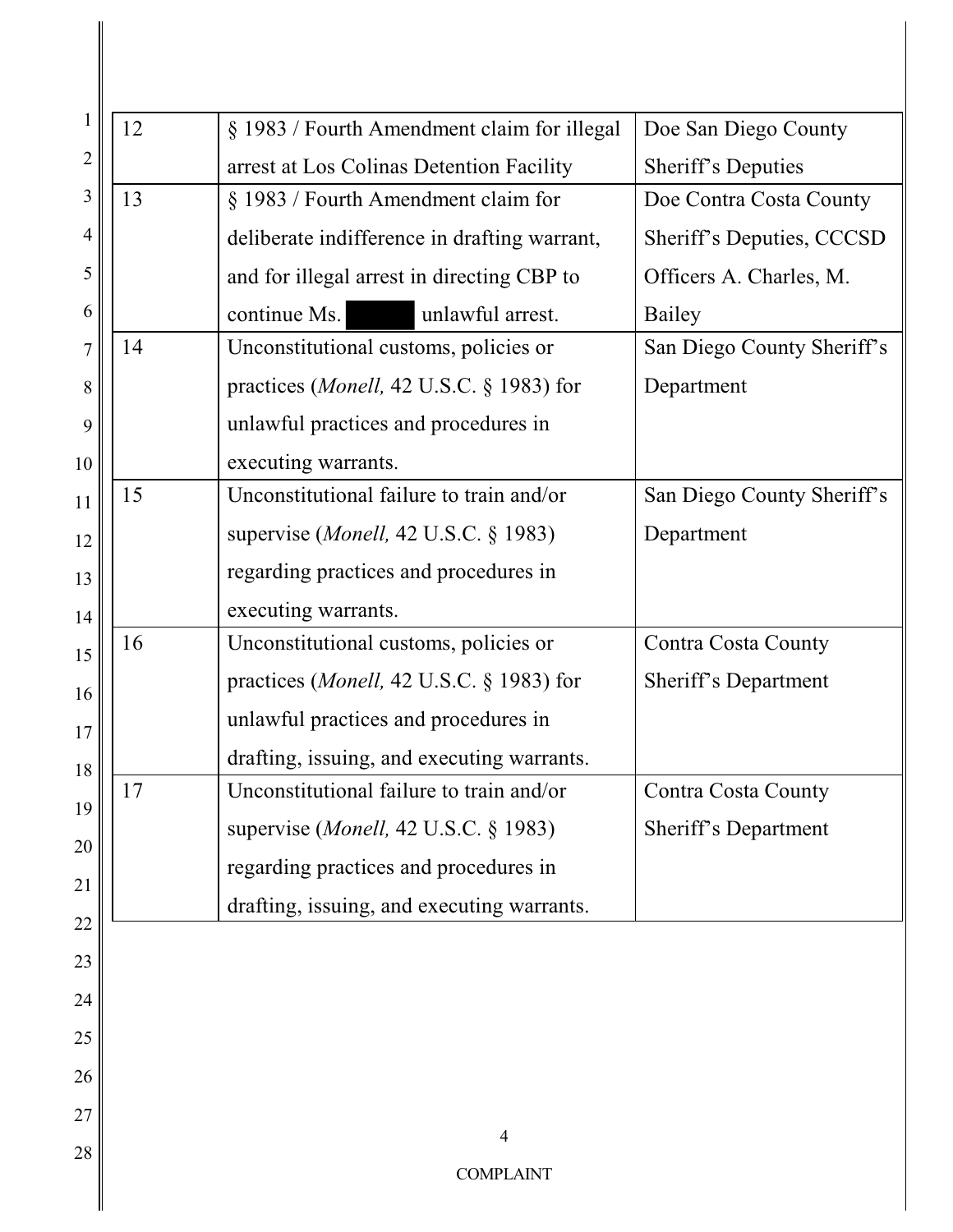| 18 | Negligence.                                                        | Contra Costa County        |
|----|--------------------------------------------------------------------|----------------------------|
|    |                                                                    | Sheriff's Department; Doe  |
|    |                                                                    | Contra Costa County        |
|    |                                                                    | Sheriff's Deputies; CCCSD  |
|    |                                                                    | Officers A. Charles, M.    |
|    |                                                                    | <b>Bailey</b>              |
| 19 | Bane Act violation, Cal. Civ. Code §52.1, for                      | Contra Costa County        |
|    | unlawful arrest and detention in violation of                      | Sheriff's Department; Doe  |
|    | California law.                                                    | <b>Contra Costa County</b> |
|    |                                                                    | Sheriff's Deputies; CCCSD  |
|    |                                                                    | Officers A. Charles, M.    |
|    |                                                                    |                            |
|    | Plaintiff requests a jury trial to pursue justice on these claims. | Bailey                     |
|    |                                                                    |                            |
|    |                                                                    |                            |
|    |                                                                    |                            |
|    |                                                                    |                            |
|    |                                                                    |                            |
|    |                                                                    |                            |
|    |                                                                    |                            |
|    |                                                                    |                            |
|    |                                                                    |                            |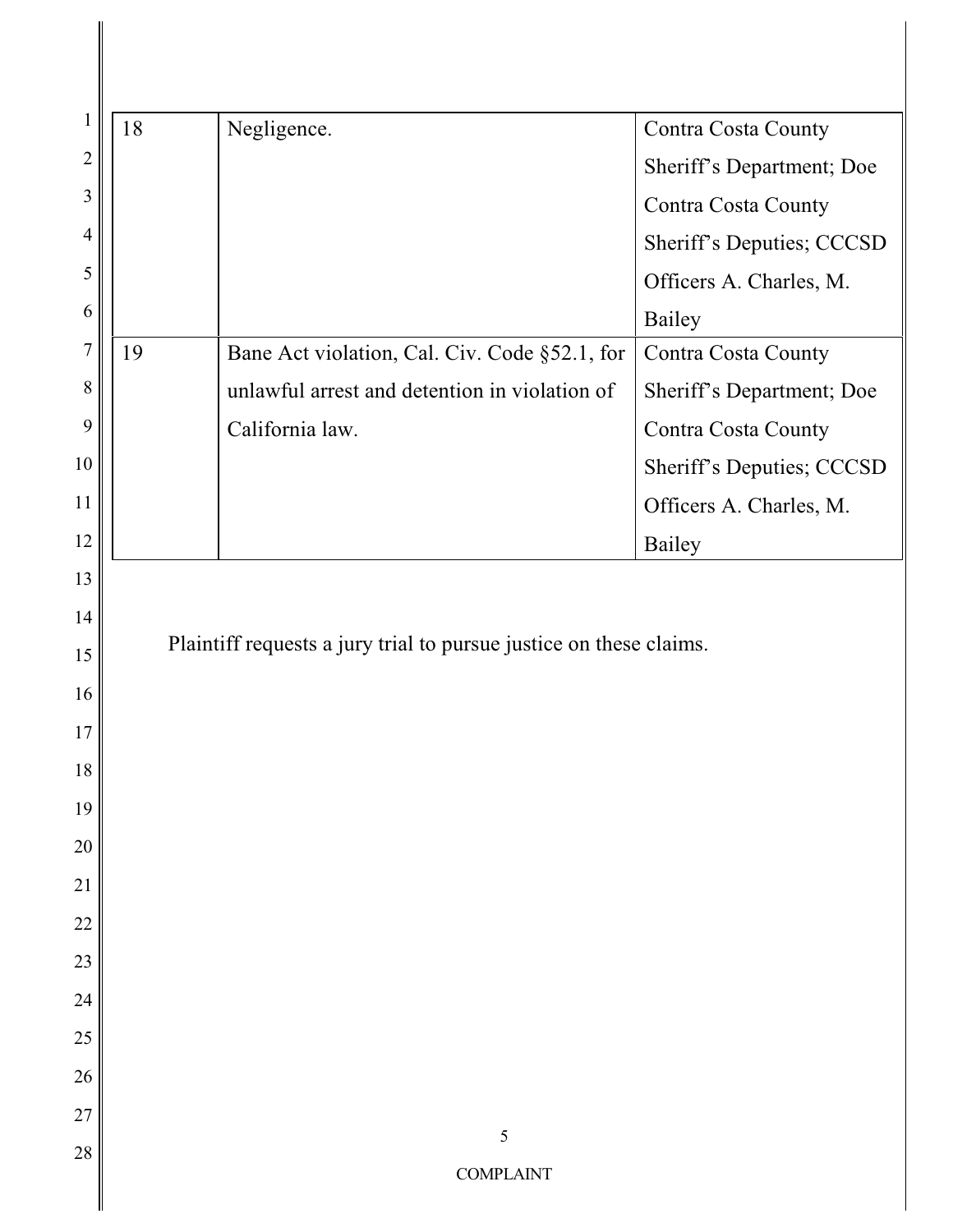# **JURISDICTION AND VENUE**

2 3 2. This is a civil action where jurisdiction is founded on a federal question under 28 U.S.C. § 1331.

4 5 6 7 3. Plaintiff's claims arise in this judicial district where the events or omissions giving rise to this complaint occurred, namely the Otay Mesa Port of Entry, the San Ysidro Port of Entry, and the Las Colinas Detention Facility, all of which are situated in the Southern District of California.

8 9 4. Venue is proper in the United States District Court for the Southern District of California under 28 U.S.C. § 1391.

10 11 12 5. Plaintiff filed timely tort claims against the federal defendants under 28 U.S.C. §§1346, and 2671-2680 (the Federal Tort Claims Act), on or about October 31, 2014. The United States denied the claims on or about April 28, 2015.

13 14 15 16 17 5a. Plaintiff filed state tort claims against the Contra Costa County defendants under Cal. Gov. Code § 910 on or about October 2, 2015. These claims were also timely under the discovery rule, as set forth in a letter accompanying Plaintiff's claim. (A copy of that letter is attached as Appendix A, and is incorporated here by reference.) Contra Costa County denied the tort claims on or about November 20, 2015.

# **PARTIES**

19 20 21 22 6. Plaintiff was, at all times relevant to this lawsuit, a resident of the State of California, County of Orange, and a citizen of the United States. She was traveling through the Otay Mesa Port of Entry, in the Southern District of California, on November 2, 2013.

23 24 25 7. At all times relevant herein, Customs and Border Protection ("CBP") was a sub-agency of the Department of Homeland Security, which in turn is an agency of defendant United States.

8. Defendant CBP Officer Ramos, at all times relevant herein, was an officer

27 28

26

18

1

COMPLAINT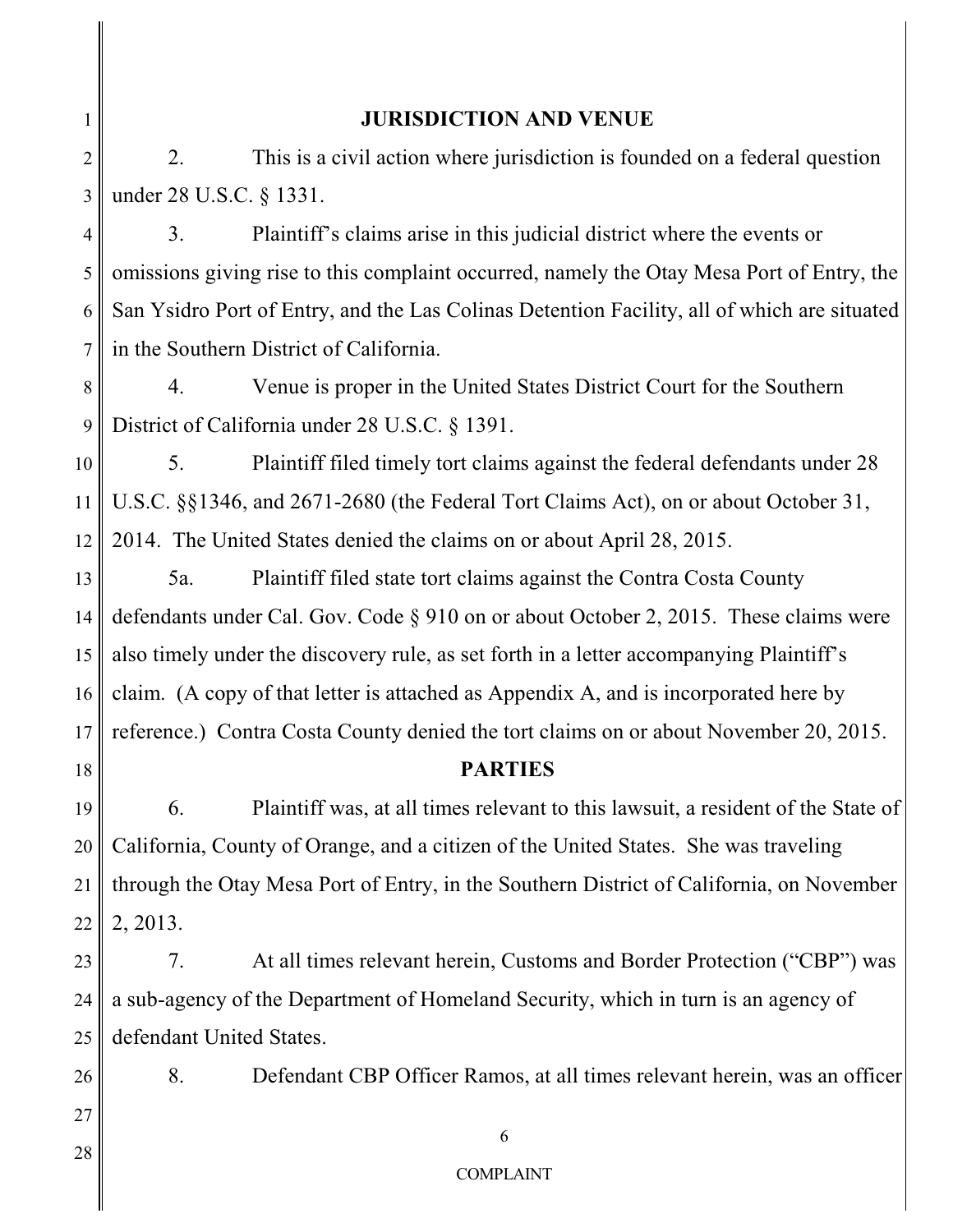1 2 3 4 5 6 and/or agent with Customs and Border Protection. He was on duty at the Otay Mesa Port of Entry on November 2, 2013. At all times mentioned herein, this defendant was an employee of CBP and acting in an official capacity and under color of law. This defendant participated in the decision to arrest Plaintiff on a warrant that he knew, should have known, and/or strongly suspected pertained to a different person. This officer's first name is presently unknown to plaintiff.

7 8 9 10 11 12 13 9. Defendant CBP Officer Amir, at all times relevant herein, was an officer and/or agent with Customs and Border Protection. He was on duty at the Otay Mesa Port of Entry on November 2, 2013. At all times mentioned herein, this defendant was an employee of CBP and acting in an official capacity and under color of law. This defendant participated in the decision to arrest Plaintiff on a warrant that he knew, should have known, and/or strongly suspected pertained to a different person. This officer's first name is presently unknown to plaintiff.

14 15 16 17 18 19 20 10. Defendant CBP Officer Gomez, at all times relevant herein, was an officer and/or agent with Customs and Border Protection. He was on duty at the San Ysidro Port of Entry on November 2 and the morning of November 3, 2013. At all times mentioned herein, this defendant was an employee of CBP and acting in an official capacity and under color of law. This defendant participated in the decision to arrest Plaintiff on a warrant that he knew, should have known, and/or strongly suspected pertained to a different person. This officer's first name is presently unknown to plaintiff.

21 22 23 24 25 26 11. Doe CBP Officers 1-50 were, at all times relevant to this lawsuit, officers and/or agents with Customs and Border Protection. The Doe CBP Officers include, but are not limited to, a female CBP officer who was on duty at the San Ysidro Port of Entry on or about November 2, 2013, and who subjected Plaintiff to two separate body-cavity examinations; other officers who participated in the decision to arrest Plaintiff; other officers who participated in or witnessed the body-cavity searches; and other supervisory

28

27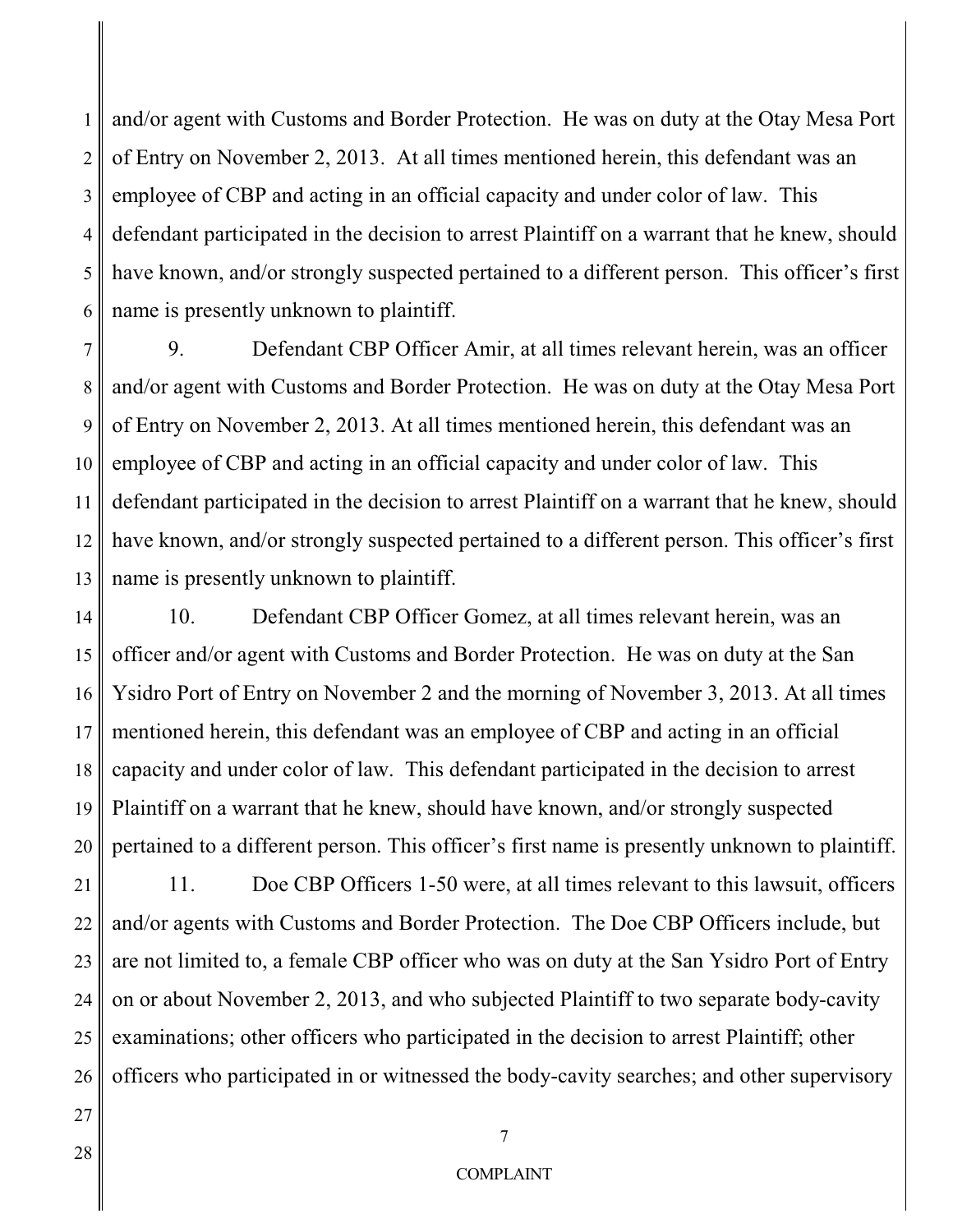1 officials within CBP.

2 3 4 5 6 7 8 9 10 12. Defendant San Diego County Sheriff's Department ("SDCSD") is a law enforcement agency for the county of San Diego, organized under the laws of the state of California. Las Colinas Detention Facility is a local jail for female inmates within the county of San Diego, and is controlled and maintained by the San Diego County Sheriff's Department. Doe SDCSD Deputies 1-50 were, at all times relevant to this lawsuit, sheriff's deputies working at the Las Colinas Detention Facility where Plaintiff was booked after being transported from the San Ysidro Port of Entry. Doe SDCSD Deputies booked Plaintiff into custody at Las Colinas despite the fact that they knew, should have known, and/or strongly suspected that she was not the person wanted on the warrant.

11 12 13 14 15 16 17 18 19 20 21 22 23 24 25 26 13. Defendant Contra Costa County Sheriff's Department ("CCCSD") is a law enforcement agency for the county of Contra Costa, organized under the laws of the state of California. CCCSD Deputies A. Charles and M. Bailey, at all times relevant herein, were deputies with the Contra Costa County Sheriff's Department, and were acting in an official capacity and under color of law. These deputies swore out a complaint and a warrant for that unlawfully, negligently, and with deliberate indifference to the constitutional rights of Plaintiff, included Plaintiff's Driver's License number. CCCSD Deputy A. Charles, CCCSD Deputy M. Bailey, and Defendant CCCSD also failed to institute precautions and training to properly describe the person wanted on the warrant and exclude innocent persons from the risk of arrest, thereby demonstrating a deliberate indifference of the risk to the public that it posed. Doe CCCSD Deputies 1-50 were, at all times relevant to this lawsuit, working as employees of Contra Costa county, performing in an official capacity and under color of state law. These employees include but are not limited to the person who, when finally contacted by CBP and advised of the discrepancies between Plaintiff and the person wanted on the warrant, advised CBP to continue to hold her anyway, despite the fact that he or she

27 28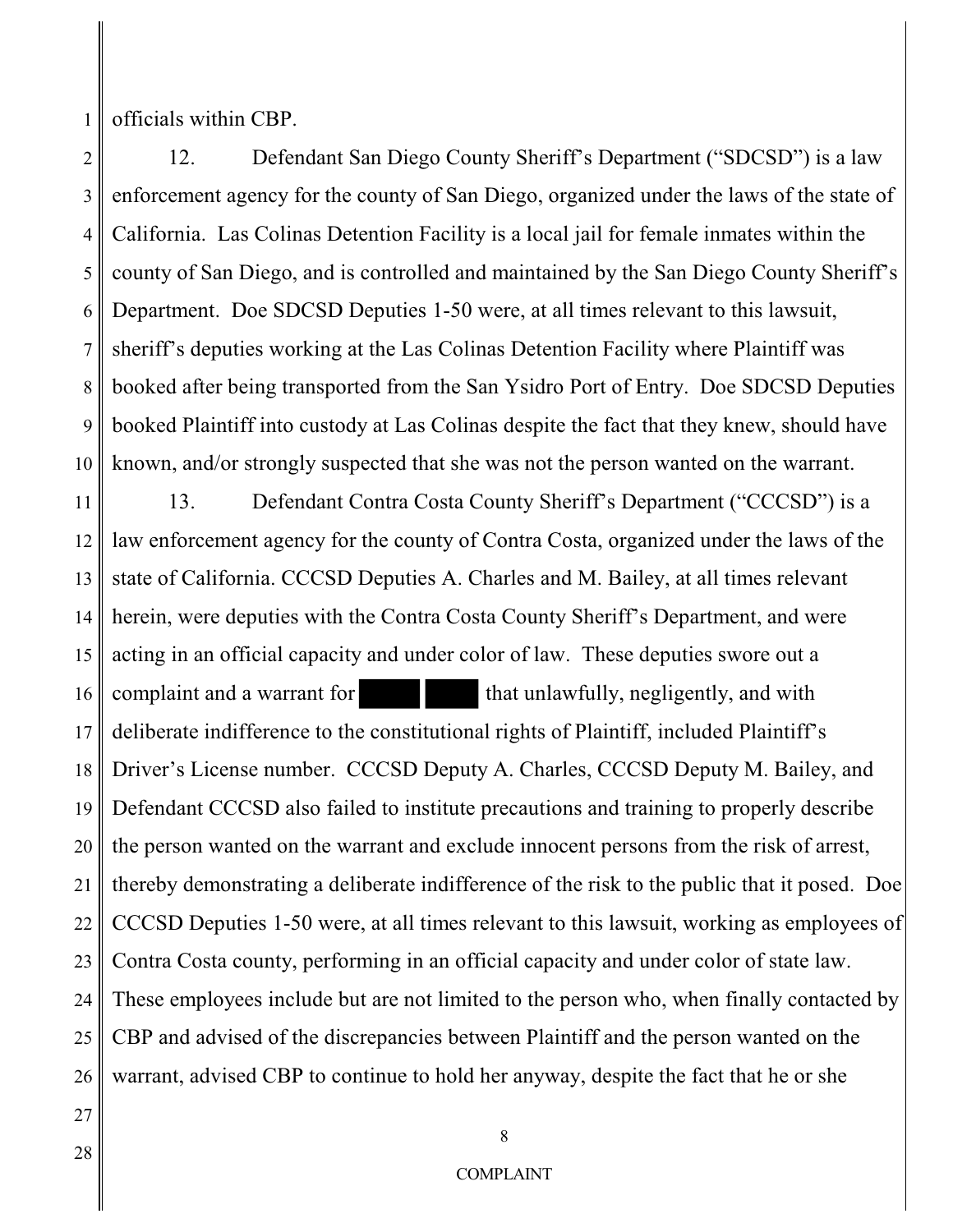1 2 3 4 5 6 7 8 9 10 11 12 13 14 15 16 17 18 19 20 21 22 23 24 25 26 27 28 knew, should have known, and/or strongly suspected that it was not the correct person. **FACTUAL ALLEGATIONS** 14. The warrant that caused Plaintiff's arrest had been issued sixteen years earlier. On June 27, 1997, defendant CCCSD deputies P. Omary and J. Rubin arrested a woman named  $($ " after responding to a call about an apparent heroin overdose at a house in Richmond, California. 15. According to the CCCSD police report, is African-American, stands 5'8" tall, and was born on April 20, 1962. She weighed approximately 150 pounds. She lived in Contra Costa County. 16. Defendant CCCSD deputies P. Omary and J. Rubin arrested for possession of drugs and being under the influence of a controlled substance, but released her pursuant to California Penal Code Section 849. 17. Several months later, on October 17, 1997, defendant CCCSD deputy A. Charles (on behalf of defendant CCCSD deputy M. Bailey) submitted a sworn declaration in support of a complaint charging with a violation of Health & Safety Code Section 11350 for possession of a controlled substance. 18. Defendant CCCSD deputy Charles incorporated by reference the files from CCCSD Case No. 97-17638, and requested that a warrant be issued for arrest. 19. As part of the warrant request, Defendants CCCSD and CCCSD deputies A. Charles, M. Bailey, and Doe CCCSD Deputies 1-50, with deliberate indifference to the foreseeable risks to Plaintiff and others, alleged that was using Plaintiff's California Driver's License number. They included this allegation in their warrant paperwork, and thereby tied Plaintiff's DMV number to the wanted in the warrant abstract. 20. Defendant CCCSD, CCCSD deputies A. Charles and M. Bailey, and Doe 9 COMPLAINT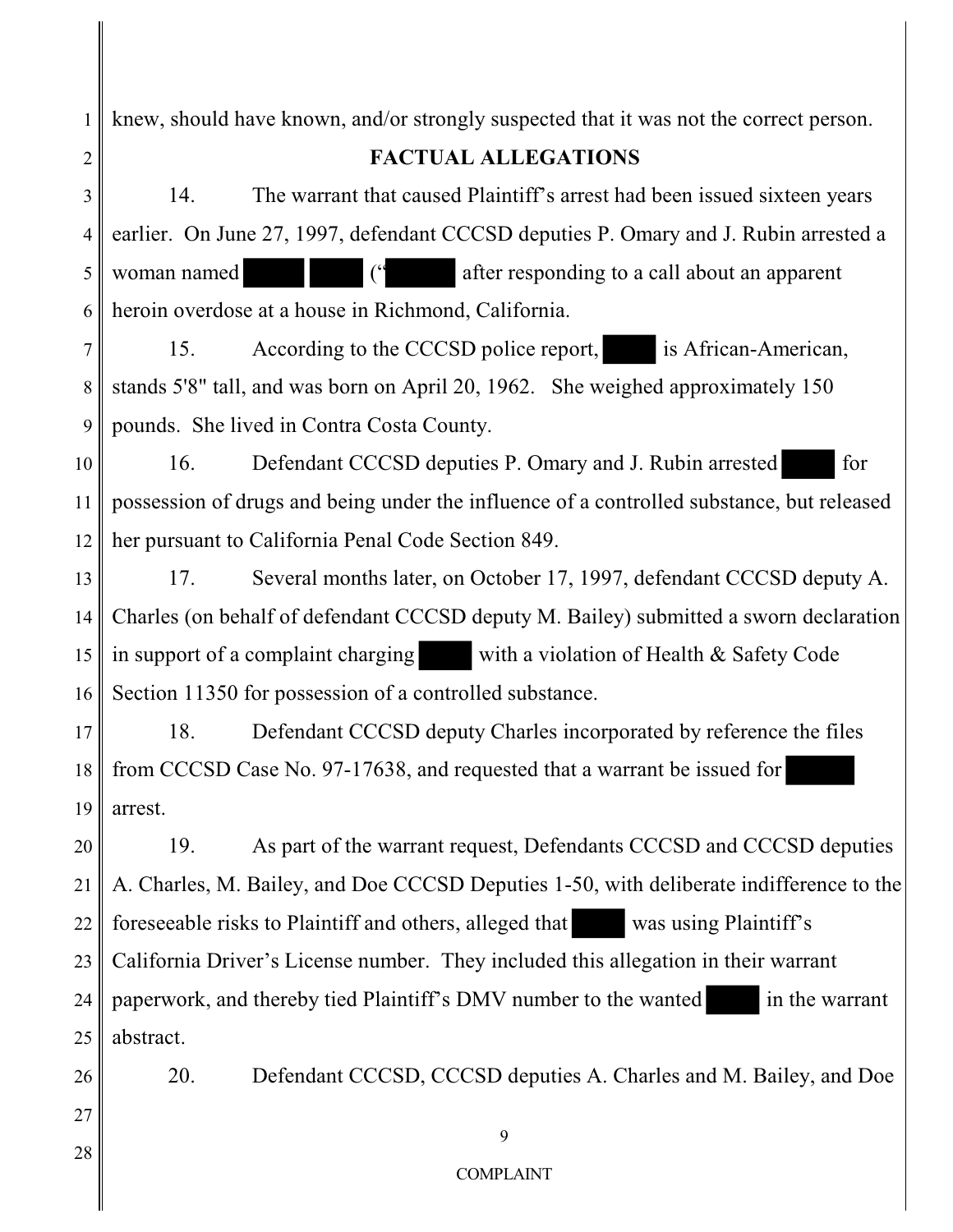1 2 3 CCCSD Deputies 1-50 did not include any other identifying information—such as physical description—on the warrant or warrant abstract as required by California Penal Code Section 850.

4 5 6 7 8 9 21. Defendant CCCSD, CCCSD deputies A. Charles and M. Bailey, and Doe CCCSD Deputies 1-50 knew or should have known that an innocent person could suffer an unlawful arrest and a violation of their Fourth Amendment rights if they attached someone else's driver's license number to the warrant and warrant abstract issued against and failed to describe in sufficient detail to avoid risk to innocent members of the public.

10 11 12 13 22. Defendant CCCSD was deliberately indifferent to Plaintiff's and the public's Fourth Amendment rights by failing to provide its employees, officers, and deputies with adequate training on properly preparing, drafting, and requesting arrest warrants.

14 15 16 17 18 23. Defendant CCCSD was deliberately indifferent to Plaintiff's Fourth Amendment rights by failing to have in place practices or procedures for including and reviewing information attached to an arrest warrant and warrant abstract. CCCSD and its agents knew, or should have known, that given enough time, an innocent person could be arrested on this warrant.

19 20 21 24. On November 2, 2013, an innocent person was arrested on this warrant. On that date, Plaintiff traveled to Tijuana, Mexico with her church group to volunteer at an orphanage.

22 23 24 25. She spent the day with fellow members of her congregation playing with the children, providing food and other goods, and generally trying to be of service to the orphanage.

25 26 26. The church group, including Plaintiff, returned to the Otay Mesa Port of Entry (at the United States / Mexico border) at approximately 4:00 p.m. the same day.

28

27

#### COMPLAINT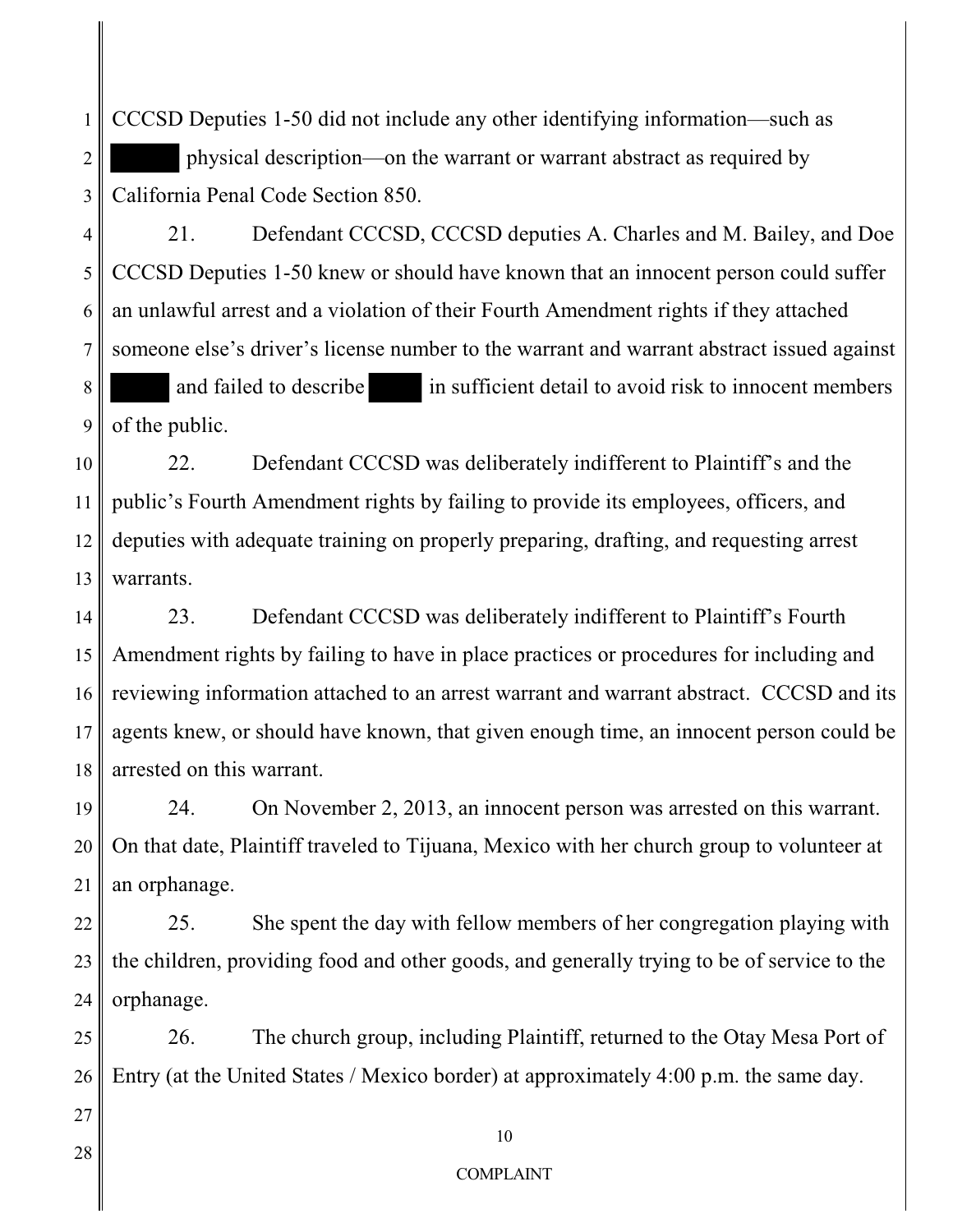1 2 27. They were on foot, having left their vehicles on the American side of the border.

3 4 28. The group was accompanied by several clergy members of Plaintiff's church.

5 6 29. At the Port of Entry, Plaintiff handed her passport to the Customs and Border Protection officer who was assigned to the pedestrian lane she was standing in.

7 8 30. The passport had a color photograph of Plaintiff and it correctly listed her date of birth as xx-xx-1963.

9 10 31. In response to questions by the CBP officer, Plaintiff explained that she had been in Mexico working at an orphanage with her church group.

11 12 13 32. This information was consistent with the account of the other members of Plaintiff's congregation who entered before and after her in line, as well as the account of the pastors who passed through the Port of Entry with the group.

14 15 33. Plaintiff also provided her correct social security number to the CBP officer, ending in 1218.

34. The CBP officer wrote down this information on a piece of paper.

17 18 35. This first officer gave the paper to CBP Officer Amir, who was on duty at the Otay Mesa Port of Entry that day.

19 20 36. Officer Amir was stationed behind a computer approximately 10 feet away from where Plaintiff first gave her passport to CBP in line.

21 22 23 37. Officer Amir typed some information into the computer. On information and belief, Officer Amir was entering information into the computer from Plaintiff's passport and from the piece of paper provided by the first officer.

24

16

38. Officer Amir then asked Plaintiff some additional questions.

25 26 39. In response to Amir's questions, Plaintiff provided, again, her correct social security number, ending in 1218.

27 28

11 COMPLAINT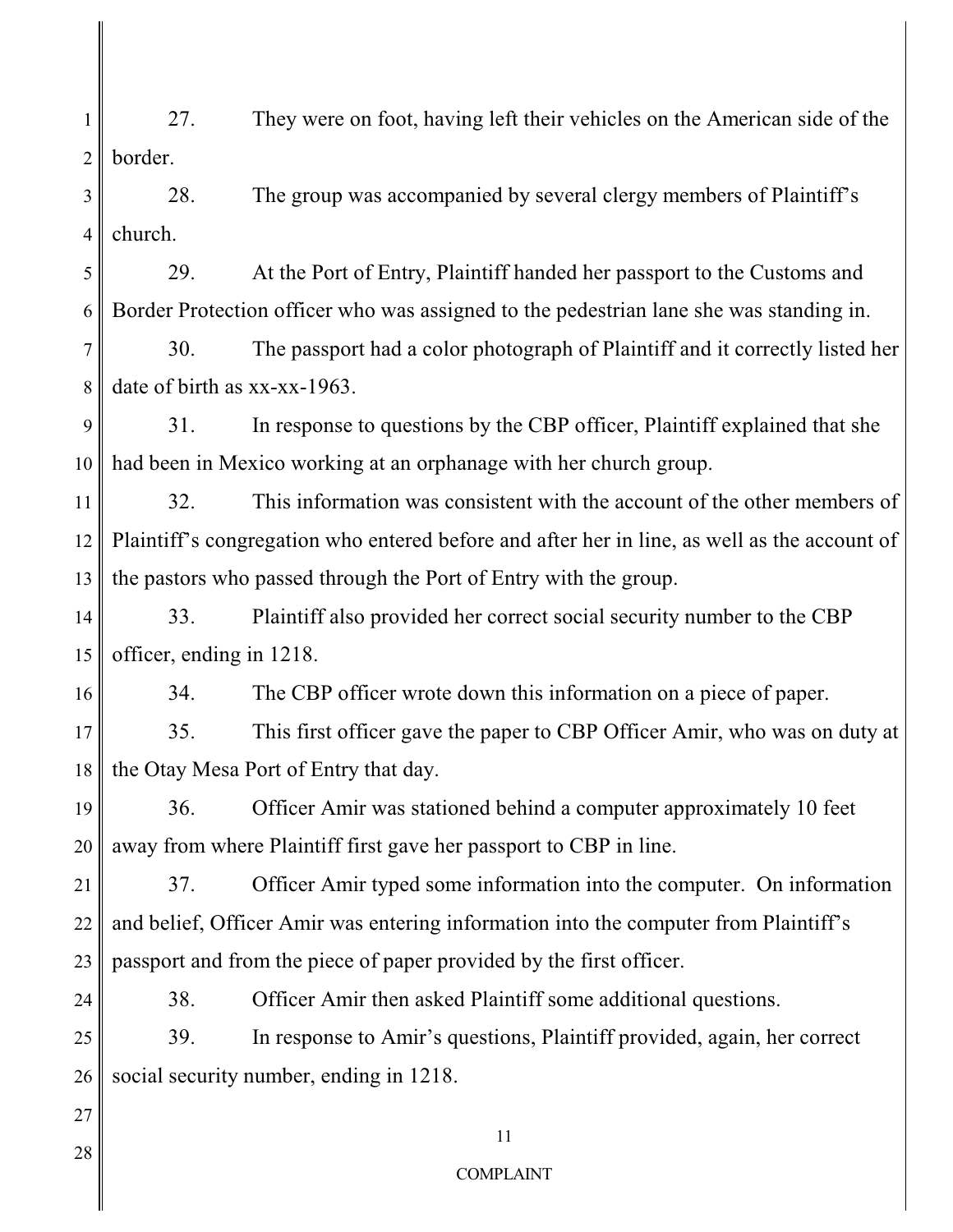| 1               | 40.                                                                             | In response to Amir's questions, Plaintiff also stated that she was 5'2".       |  |
|-----------------|---------------------------------------------------------------------------------|---------------------------------------------------------------------------------|--|
| $\overline{2}$  |                                                                                 | She specifically denied that she was 5'8", and reiterated that she was 5'2".    |  |
| 3               | 41.                                                                             | In response to Amir's questions, Plaintiff stated that she was born on xx-      |  |
| 4               |                                                                                 | xx-1963. She specifically denied that she was born on the same day in 1962.     |  |
| 5               | 42.                                                                             | Officer Amir then told Plaintiff that she was being detained.                   |  |
| 6               | 43.                                                                             | Amir placed Plaintiff in handcuffs. This occurred within view of                |  |
| 7               | members of her church congregation.                                             |                                                                                 |  |
| 8               | 44.                                                                             | Amir did not tell Plaintiff why she was being detained at that time. He         |  |
| 9               | simply took her to a back room within the Port of Entry instead.                |                                                                                 |  |
| 10              | 45.                                                                             | After Plaintiff was in the back room for some time, CBP officer Ramos           |  |
| 11              | entered the room and spoke to Plaintiff.                                        |                                                                                 |  |
| 12              | 46.                                                                             | Officer Ramos took Plaintiff's personal belongings from her.                    |  |
| 13              | 47.                                                                             | Officer Ramos ordered Plaintiff to take down her hair so that it could be       |  |
| 14              | inspected.                                                                      |                                                                                 |  |
| 15              | 48.                                                                             | Officer Ramos immediately fingerprinted Plaintiff.                              |  |
| 16              | 49.                                                                             | A female officer performed a search of Plaintiff at the Otay Mesa Port of       |  |
| 17 <sub>l</sub> | Entry. This search consisted of the female officer running a gloved hand around |                                                                                 |  |
| 18              | Plaintiff's bra area and along the top of her underwear line.                   |                                                                                 |  |
| 19              | 50.                                                                             | The search revealed no contraband or weapons.                                   |  |
| 20              | 51.                                                                             | Approximately an hour later, Officer Ramos returned to the back room,           |  |
| 21              | where Plaintiff was still being held.                                           |                                                                                 |  |
| 22              | 52.                                                                             | He handed Plaintiff her property back and stated "this isn't you" or words      |  |
| 23              |                                                                                 | to that effect. Officer Ramos told Plaintiff that she was going to be released. |  |
| 24              | 53.                                                                             | By that time, Officer Ramos did not believe that Plaintiff was the person       |  |
| 25              |                                                                                 | wanted on an outstanding warrant.                                               |  |
| 26              | 54.                                                                             | The person actually wanted on the warrant: 1) had a date of birth of xx-        |  |
| 27              |                                                                                 | 12                                                                              |  |
| 28              |                                                                                 | <b>COMPLAINT</b>                                                                |  |
|                 |                                                                                 |                                                                                 |  |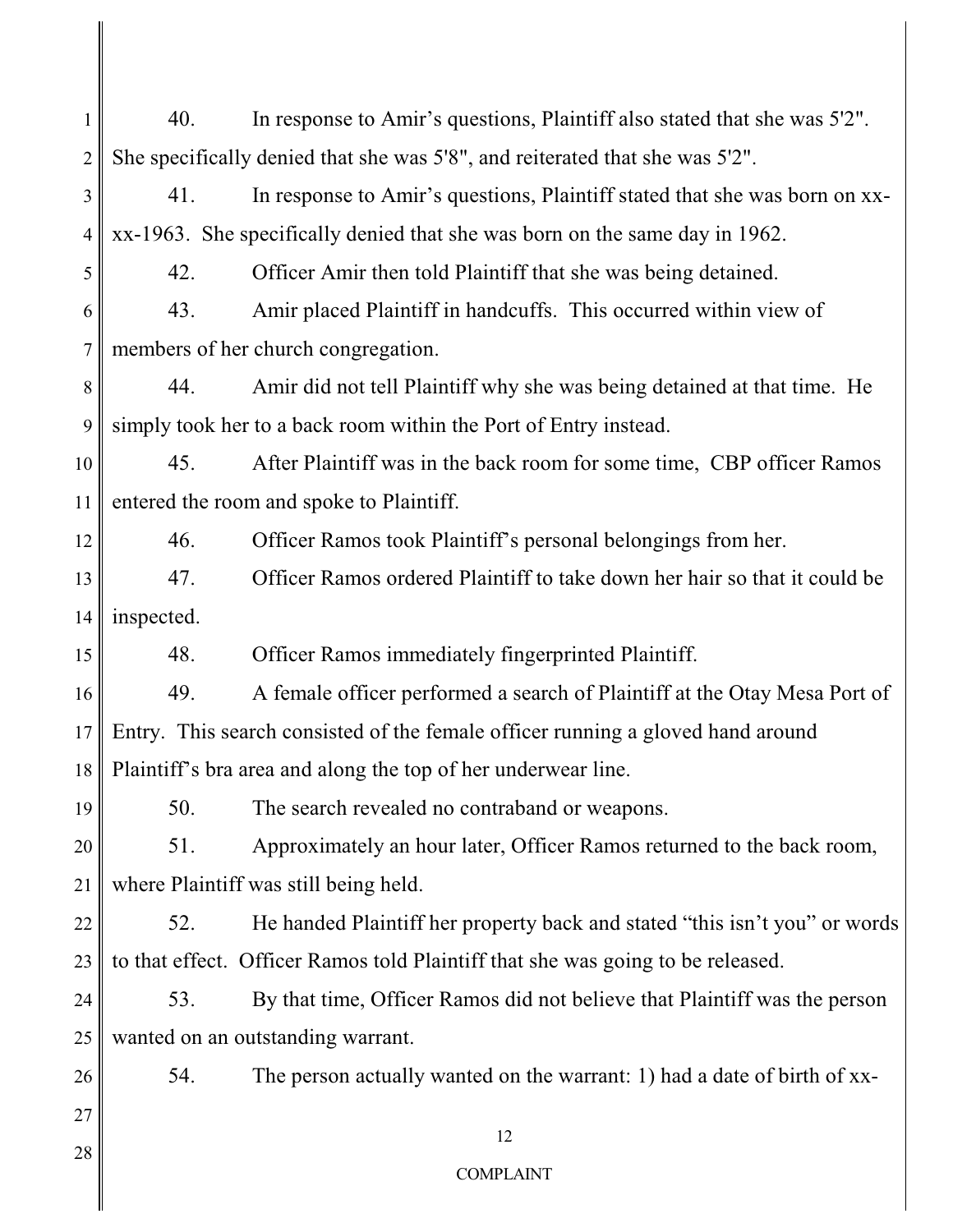1 2 3 xx-1962 (not 1963); 2) was African-American (not Caucasian); was 5'8" (not 5'2"); and was 150 lbs. (not 120). That person also had an address in Contra Costa County, where Plaintiff had never even visited.

4 5 6 55. Officer Ramos took Plaintiff back to where Officer Amir was still standing, behind the computer. Officer Ramos informed Officer Amir that Plaintiff was not the person wanted on a warrant.

7 8 56. Officer Amir heard and understood Officer Ramos to be saying that Ramos did not believe that Plaintiff was the person wanted on the warrant.

9 10 57. Officer Ramos told Officer Amir to clear Plaintiff and let her go because she was not the person wanted on the warrant.

11 12 58. Officer Amir verbally confronted Officer Ramos, and inquired if he had checked other databases. Officer Amir refused to release Plaintiff.

13 14 15 16 59. The prevailing standard of care for law-enforcement officers required that someone contact the jurisdiction that issued the warrant, defendants Contra Costa County and CCCSD, to compare Plaintiff's physical description with the warrant and warrant abstract issued against

17 18 60. Reasonably trained officers would know that probable cause cannot be established by relying only on electronic wanted persons systems.

19 20 21 61. Reasonably trained officers would have confirmed with the issuing jurisdiction, defendants Contra Costa County and CCCSD, whether Plaintiff and were the same person.

22 23 24 62. On information and belief, defendants CBP, Officer Amir, Officer Ramos, and Does 1-50 detained Plaintiff at the Otay Mesa Port of Entry by relying only on the electronic wanted persons systems.

25 26 63. Officer Ramos took Plaintiff to the back room once more, and took her property from her again.

27

28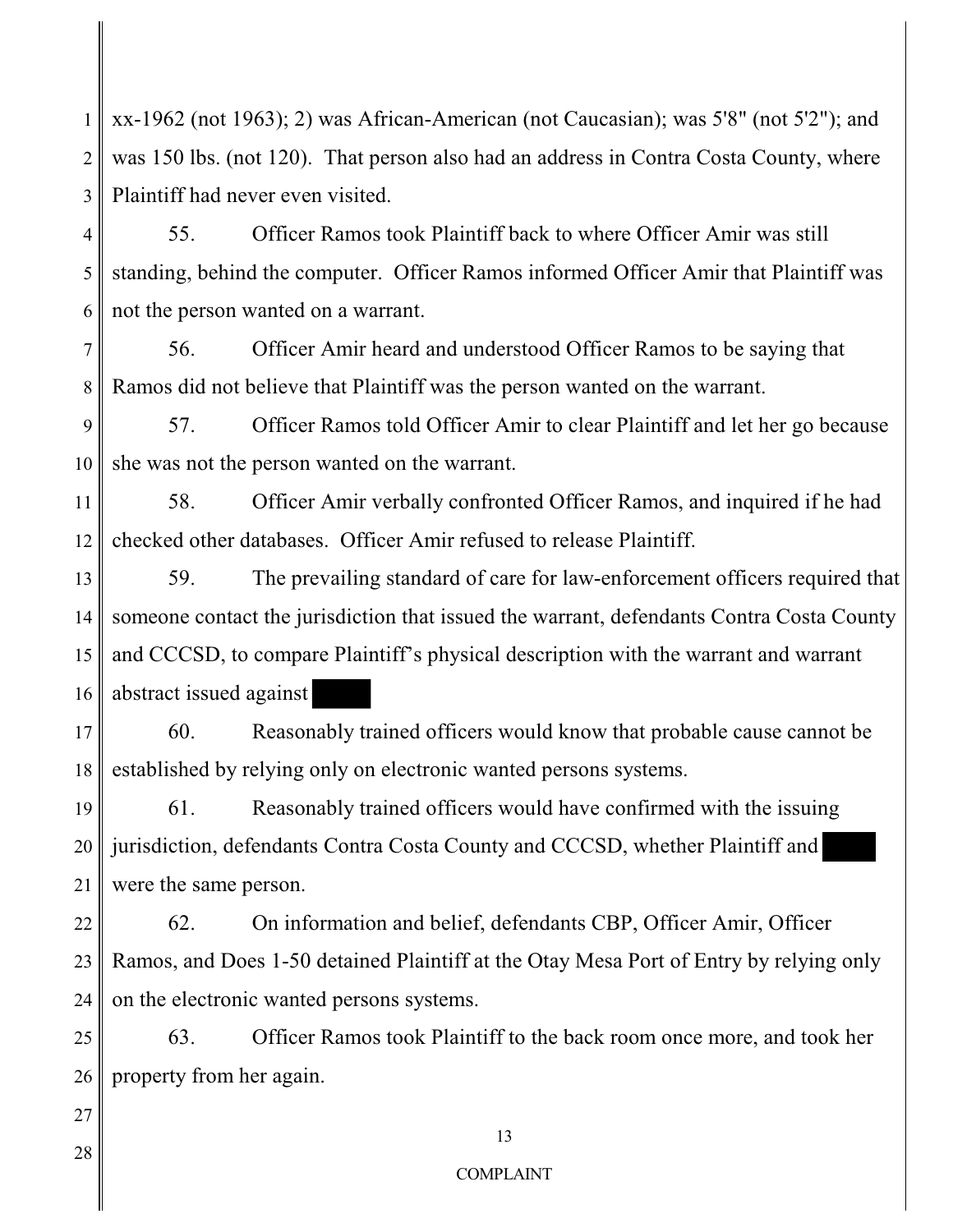1 2 3 4 64. During this time at Otay Mesa, Plaintiff's pastor and a number of the members of her church group waited for her to be released. A CBP officer eventually told them that Plaintiff was not going to be released. He did not tell the church members why she was being arrested, leaving them to speculate on what she had done wrong.

5 6 65. Plaintiff was humiliated and suffered fear and other emotional distress during her detention.

7 8 9 66. Plaintiff later suffered humiliation and embarrassment and damage to her reputation due to the fact that her arrest was known to her church congregation and clergy.

10 11 67. Several hours later, at approximately 7:45 p.m., CBP transported Plaintiff from the Otay Mesa Port of Entry to the San Ysidro Port of Entry.

12 13 68. CBP handcuffed Plaintiff with her hands behind her back, and loaded her into a van for transport to San Ysidro.

69. There were other detainees in this van at the time, including men.

70. Being handcuffed behind her back was physically painful to Plaintiff.

16 17 71. Plaintiff suffered terror and emotional distress by being detained with male and female detainees in the back of a van, while handcuffed.

18 19 72. After her arrival at the San Ysidro Port of Entry, Plaintiff was fingerprinted a second time.

20 21 73. CBP officers took Plaintiff into a separate room at the San Ysidro Port of Entry.

22

14

15

74. Three other female detainees were also in this room.

23 24 25 75. A CBP officer ordered Plaintiff and the three other female detainees to turn and face one of the walls in the room. The officer ordered the women to put their hands on a counter and spread their feet apart.

27

28

26

76. Plaintiff did as she was instructed, not because she consented, but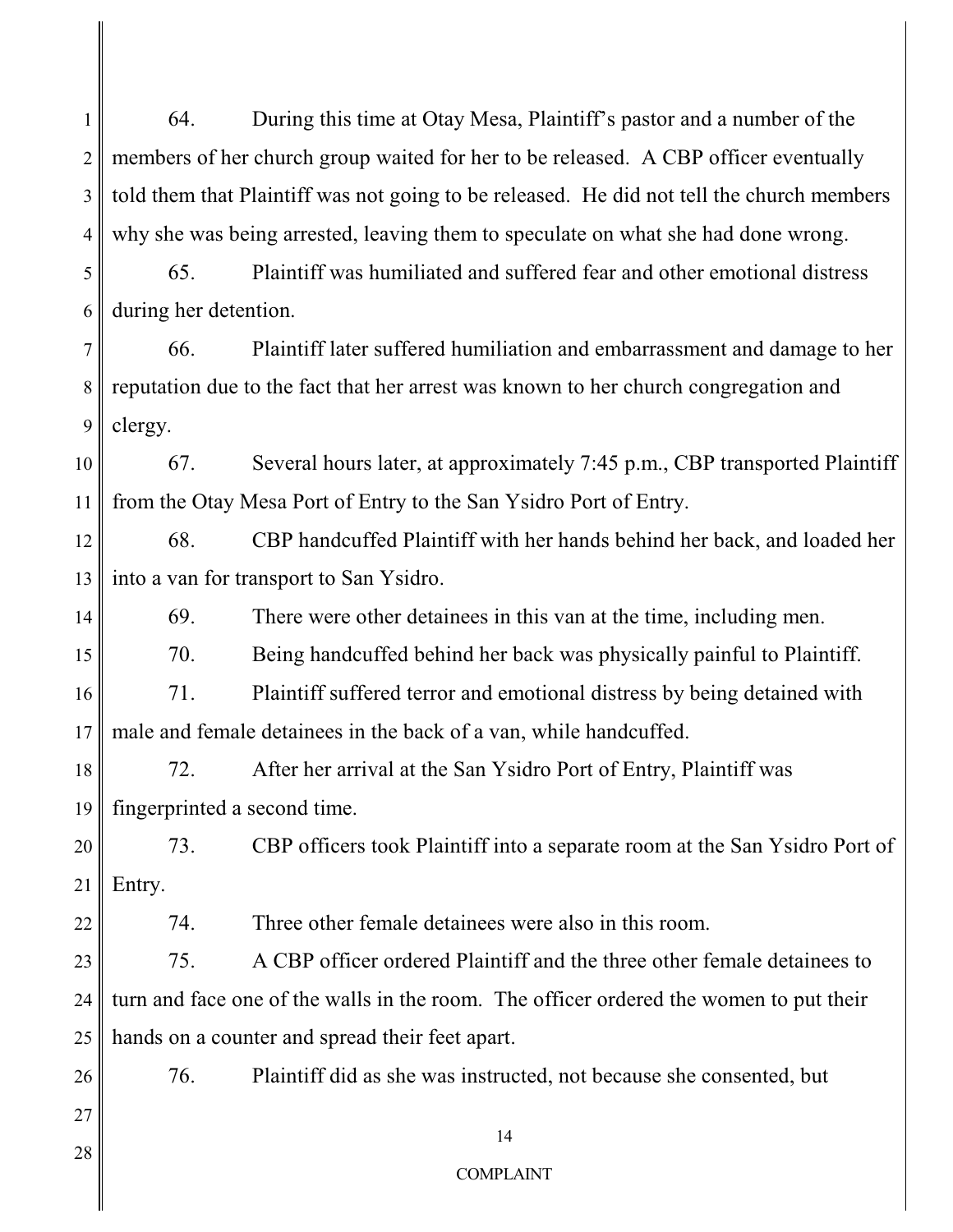1 because it was an order under color of law.

2 3 77. Plaintiff observed a female CBP officer working her way down the line of women, inspecting and searching each of them.

4 5 78. Plaintiff could observe the female CBP officer placing a gloved hand down each of the first three women's pants as part of this search.

6 7 8 9 79. Plaintiff was last in line. When it was her turn to be searched, the female CBP officer did not merely run a hand over Plaintiff's bra line, as the first officer had done at Otay Mesa. Rather, this officer squeezed Plaintiff's breasts hard, causing physical pain and emotional distress.

10 11 80. The female CBP officer then placed her hand down Plaintiff's pants and underwear. The officer inserted her gloved finger inside Plaintiff's vagina.

12 13 81. During this vaginal search, the CBP officer was still wearing the same glove that she had used to search the previous three detainees.

14 15 16 17 82. CBP purports to have specific rules and procedures governing the circumstances under which a body cavity search may be performed, including but not limited to those set forth in the Customs and Border Protection "Personal Search Handbook."

18 19 83. CBP rules and regulations require there to be a specific and articulable suspicion that contraband is concealed in a body cavity in order to justify a search.

20 21 84. CBP rules and regulations require approval from a Port Director before proceeding with a body cavity search.

22 23 24 85. CBP rules and regulations require that a body cavity search be performed in a medical setting, by trained medical personnel. CBP officers are not allowed to perform body-cavity searches themselves, per their own rules and regulations.

25 26 86. CBP rules require that if a body-cavity search is to be performed, it must not occur in the presence of officers of the other gender, and it must be done in

28

27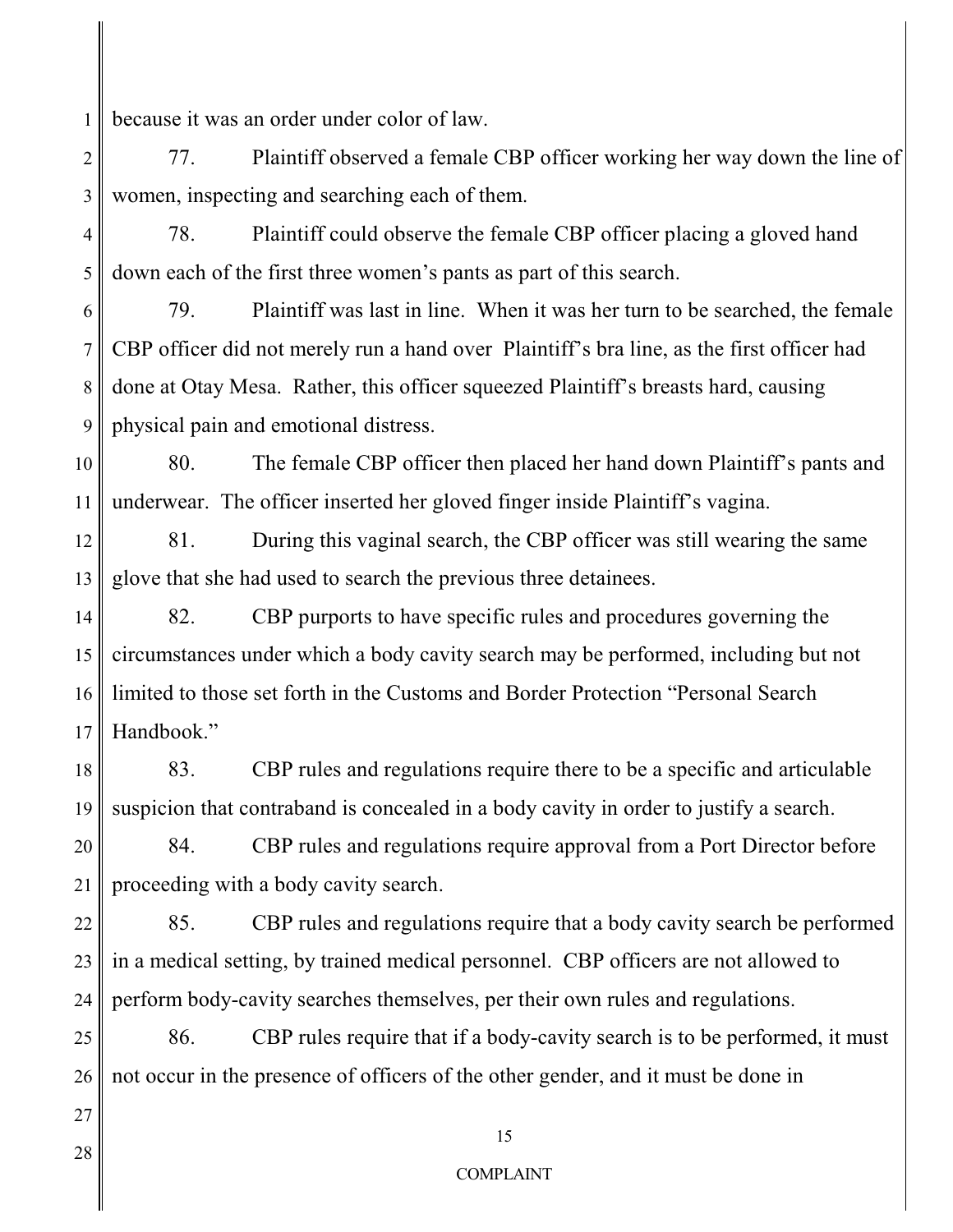1 reasonable privacy.

2 3 87. The female officer who searched Plaintiff did not have a specific and articulable suspicion that Plaintiff was concealing contraband or weapons in her vagina.

4 5 88. On information and belief, the female officer who searched Plaintiff was not a trained physician, nurse, or medical assistant.

6 7 89. The body cavity search was performed in the presence of three other female detainees, and at least one male CBP officer.

8 9 90. The body cavity search was performed in a room at the Port of Entry, not in a medical setting.

10 11 91. On information and belief, the officer who searched Plaintiff did not obtain permission from a supervisor to conduct a body cavity search prior to doing so.

12 13 92. This body cavity search caused Plaintiff physical pain, emotional distress, and subjected her to the risk of sexually transmitted disease and infection.

14 15 93. Plaintiff was visibly upset, crying and professing her innocence during and after this invasive search.

16 17 18 94. CBP officers mocked Plaintiff for her emotional distress before and after the search. They called her a "basket case" and made other similar derogatory comments about her.

19 20 95. Less than 20 minutes after the first body cavity search, the same female officer made Plaintiff stand up for another search.

21 22 96. Plaintiff complained that she had just been searched, and inquired why the officer was searching her again.

23

97. The female officer responded, "Because I am!"

24 25 98. As part of this second search, the female officer inserted her finger into Plaintiff's vagina for a second time.

99. The female officer instructed Plaintiff to look straight ahead during this

27 28

26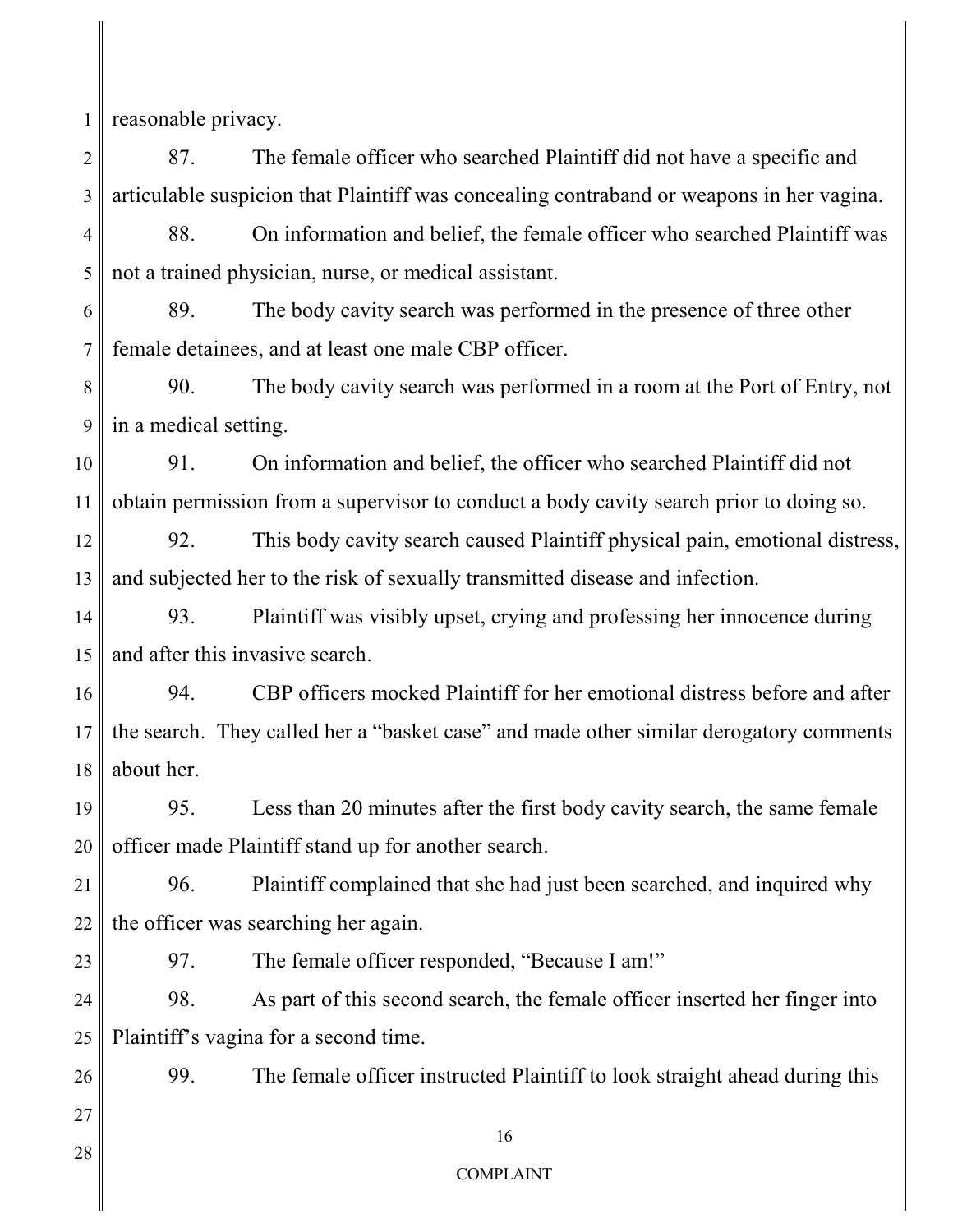1 2 second body-cavity search; she threatened Plaintiff that she "better not move" during the search. Plaintiff began to cry uncontrollably after this second invasive search.

3 4 100. Officers mocked her more, making additional derogatory comments and insults.

5 6 7 101. Plaintiff asked the female officer who had conducted the searches if she could use the restroom. The female officer refused, telling Plaintiff to "hold it." At approximately 10:00 p.m. the same night, CBP Officer Gomez entered the room.

8 9 10 102. Officer Gomez fingerprinted Plaintiff for a third time. Plaintiff explained to Officer Gomez that she had no criminal history whatsoever, and had never failed to appear on a criminal matter—in Contra Costa County or anywhere else.

11 12 103. Officer Gomez reviewed what appeared to be paperwork associated with Plaintiff and her detention and stated, "this is all wrong" or words to that effect.

13

104. Officer Gomez left the room, saying he was going to investigate further.

14 15 105. Officer Gomez returned and asked Plaintiff her maiden name. She replied, truthfully, "Constestabile."

16 17 106. Plaintiff protested to Officer Gomez that she was not the person wanted on a warrant.

18 19 20 21 22 107. Plaintiff told Officer Gomez her correct date of birth, her height, and her maiden name. Officer Gomez also had access to Plaintiff's passport, fingerprints, and social security number. CBP Officers actually spoke to members of Plaintiff's family on the phone that night. They did not use that opportunity to determine that Plaintiff was not the person wanted on the warrant.

23 24 25 26 108. Officer Gomez represented to Plaintiff that he had been on the phone with authorities from Contra Costa County, where the warrant originated. On information and belief, no one from CBP contacted Contra Costa County prior to Officer Gomez's phone call, and that call did not occur until after 10:00 p.m. that night.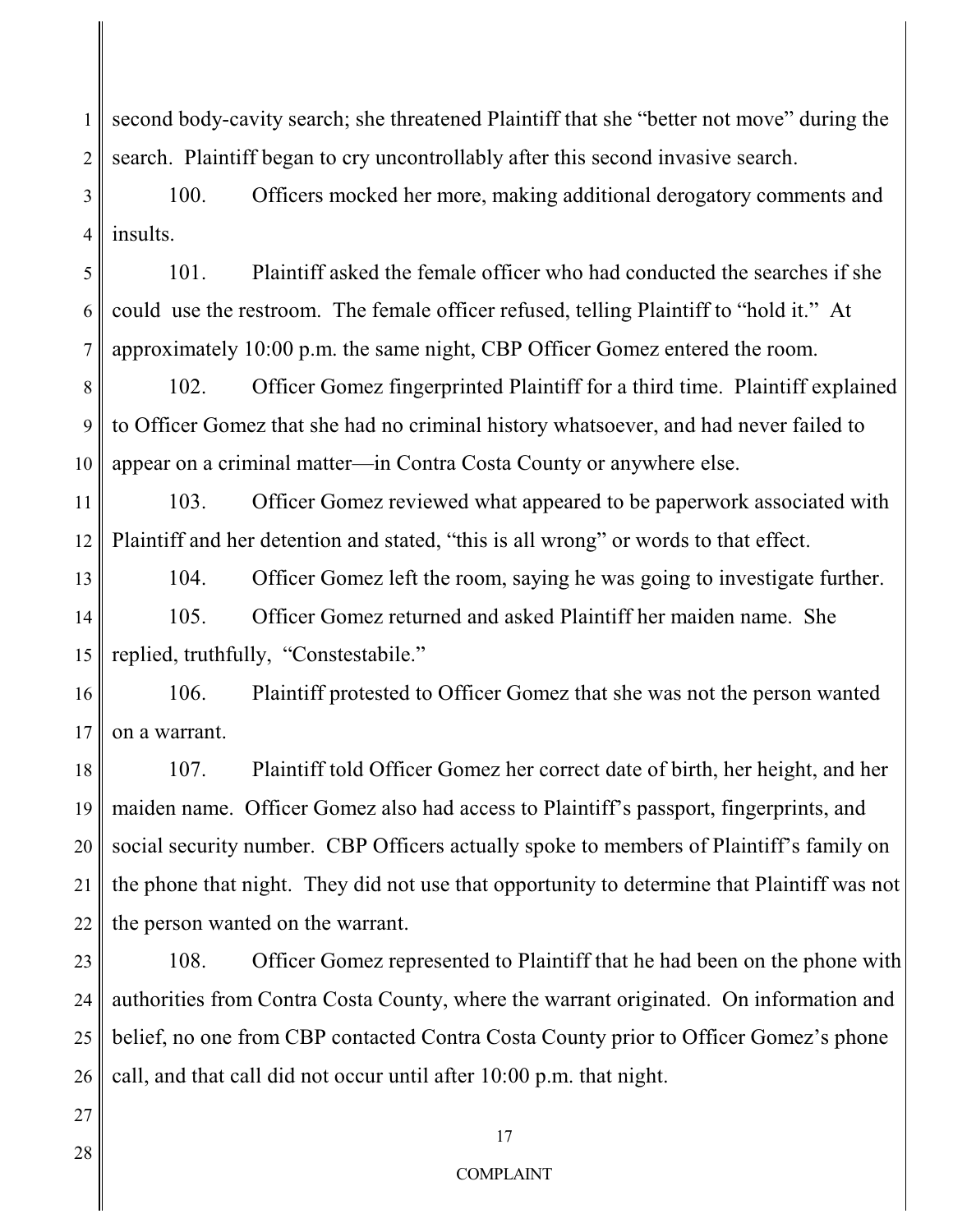1 2 3 4 109. Officer Gomez informed the officer or deputy from Contra Costa County about the discrepancies between Plaintiff's identifying information and the person wanted on the warrant, including the different date of birth, the half-foot discrepancy in height, and the difference in race.

5 6 110. Defendant CCCSD instructed Officer Gomez to continue to detain Plaintiff and to send her up to Contra Costa County on the warrant.

7 8 111. Defendant CCCSD did so despite the fact that he or she knew, or should have known, that Plaintiff was not the person wanted on the warrant.

9 10 11 112. Defendants CCCSD and Doe CCCSD Deputies 1-50 knew or should have known that Plaintiff and/or other innocent persons would suffer an unlawful arrest and a violation of her Fourth Amendment rights if her identity was not confirmed.

12 13 14 15 16 17 113. If Defendant CCCSD had an adequate policy and procedure for ascertaining the identity of persons wanted on a warrant, and whether a person in custody was that person, they would have been able to determine that Plaintiff was not the person wanted on the warrant. With adequate policies and procedures in place, CCCSD could and would have determined that a 5'2", 120-pound Caucasian woman with a different birth year was not the person wanted on the warrant.

18 19 20 21 114. Defendant CCCSD did not have adequate policies or procedures in place. Rather, CCCSD's custom and practice was to issue warrants without sufficient details, and then detain a person by default when in doubt about the identity of a person arrested on a warrant.

22 23 24 115. CBP Officer Gomez explained to Plaintiff that he did not believe that she was the person wanted on the warrant, but that there was nothing he could do. He refused to release her.

25 26 116. Beginning at approximately 1:40 the next morning, CBP officers transported Plaintiff to the Las Colinas Detention Facility, a jail for women run by the

28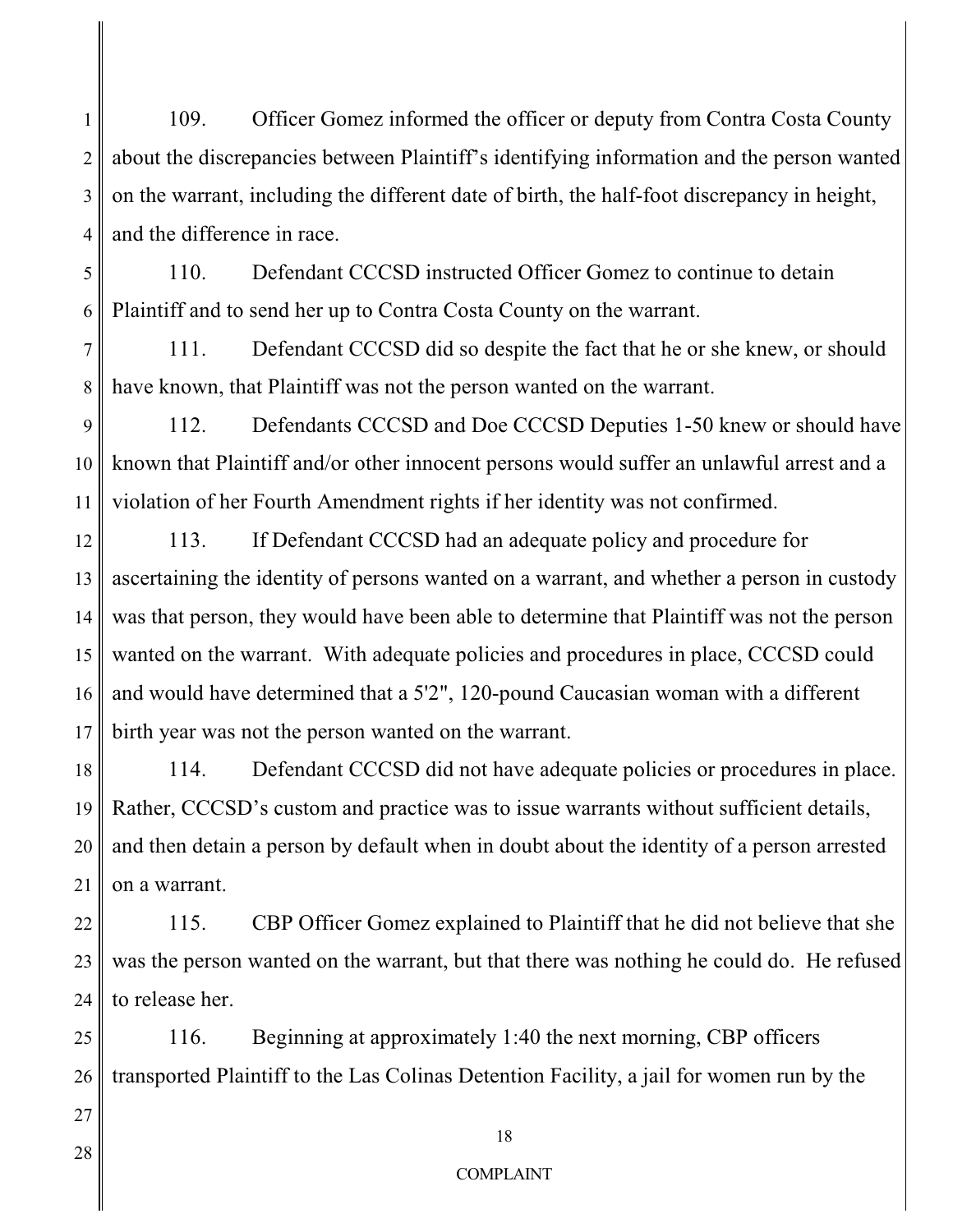1 San Diego County Sheriff's Department.

2 3 4 117. CBP officers again placed Plaintiff in handcuffs, handcuffing her hands behind her back. She remained handcuffed in this fashion until she arrived at Las Colinas.

5 6 7 8 118. CBP officers placed her in the back of a van. The van contained other male detainees who were being transported from the Port of Entry. Plaintiff had also been left in a holding cell alone and unattended with male detainees prior to being transported by van.

9 10 119. Plaintiff was in excruciating pain from having her hands handcuffed behind her back during this transport.

11 12 120. Plaintiff was terrified at being caged at the Port of Entry, and later in the back of a van, handcuffed, in the presence of male detainees.

13 14 121. Eventually Plaintiff was deposited at the Las Colinas Detention Facility. She was subjected to a DNA swab at Las Colinas, which she did not consent to.

15 16 122. Plaintiff informed at least six different SDCS deputies and/or employees at Las Colinas, at various times, that she was not the person wanted on the warrant.

17 18 19 123. Plaintiff informed at least six different SDCS deputies and/or employees at Las Colinas, at various times, that her date of birth was wrong, and gave them her correct identifying information.

20 21 22 124. One SDCS deputy at Las Colinas responded to Plaintiff's claims of innocence by stating, "I don't care." The others ignored her and/or stated it was not their problem.

23 24 125. SDCS deputies knew that Plaintiff was born in 1963, that she was 5'2", and that she was Caucasian.

25 26 126. SDCS deputies knew or should have known that Plaintiff was not the person wanted on the warrant. But they accepted her into custody and detained her

28

27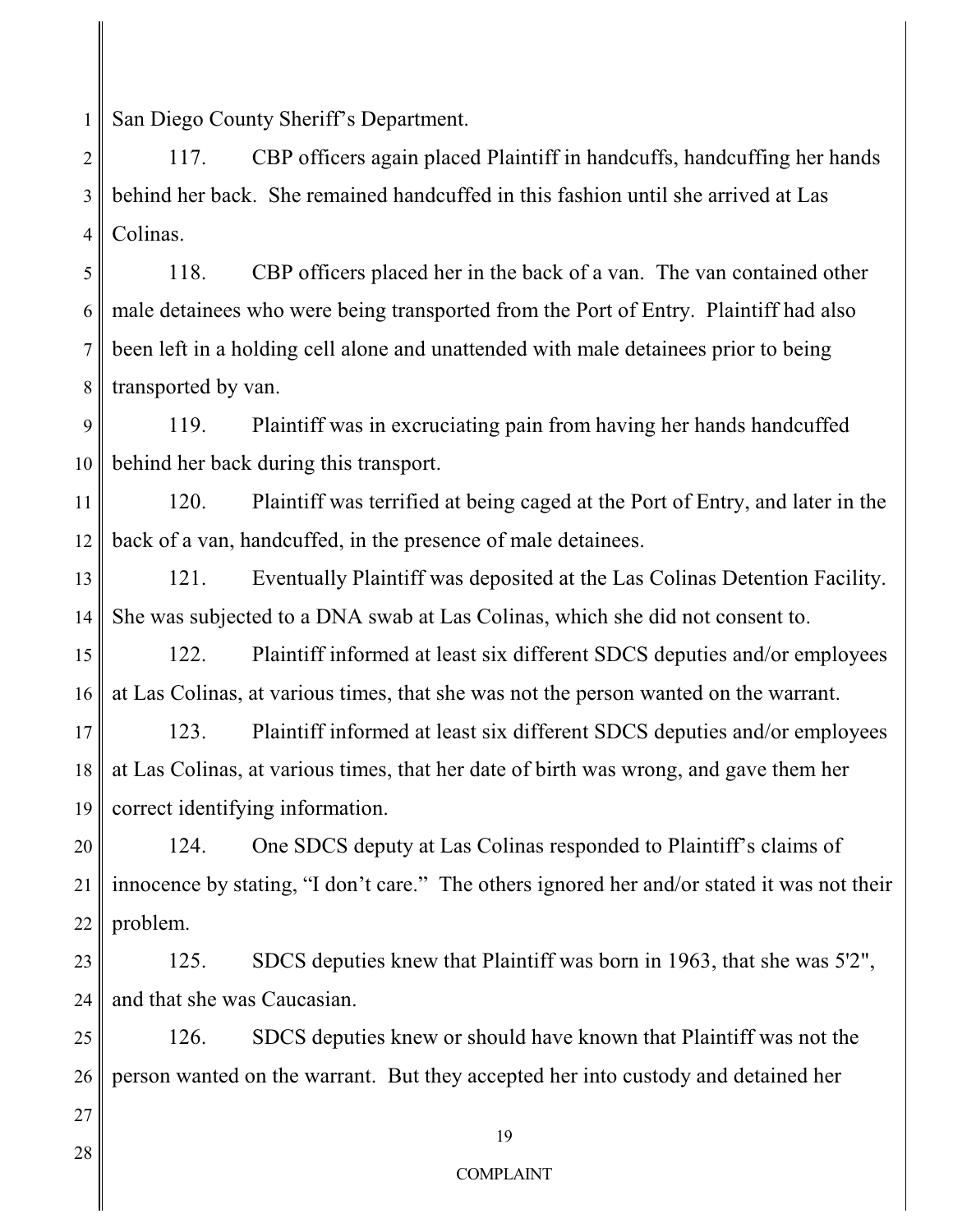1 anyway.

2 3 127. Plaintiff continued to attempt to tell SDCS deputies at Las Colinas that she had the wrong person, but her claims were ignored.

4 5 6 7 128. Defendant San Diego County Sheriff's Department has written policies and procedures that govern the acceptance of arrestees on out-of-county warrants. But these written protocols require only matching the name on the warrant abstract to the name of the person arrested.

8 9 129. These policies and procedures do not require verifying any other identifying information between the person sought on the warrant and the person arrested.

10 11 12 13 14 130. These policies and procedures fail to adequately guard against the foreseeable risk that a person could be arrested on a warrant intended for someone else. Despite the obvious and foreseeable risk that wrongful arrest poses to innocent members of the public, Defendant San Diego County Sheriff's Department did not have an adequate procedure for addressing claims of mistaken identity on a warrant.

15 16 17 131. Instead, Defendant San Diego County Sheriff's Department relies on a policy of detention by default when in doubt about the identity of a person arrested on a warrant.

18 19 20 21 22 132. Specifically, Defendant SDCSD's current policies and procedures relating to claims of mistaken identity state that "if a watch commander is unable to determine if the inmate is the subject of the warrant, the inmate will remain in custody." On information and belief, this policy was at least the prevailing custom and practice, if not the written policy, in place at the time of Plaintiff's arrest.

23 24 25 26 134. Plaintiff remained in custody at Los Colinas as a result of the unconstitutional policies, practices, and customs of Defendant San Diego County Sheriff's Department, and because of the deliberate indifference of Doe SDCS Deputies at Los Colinas.

28

27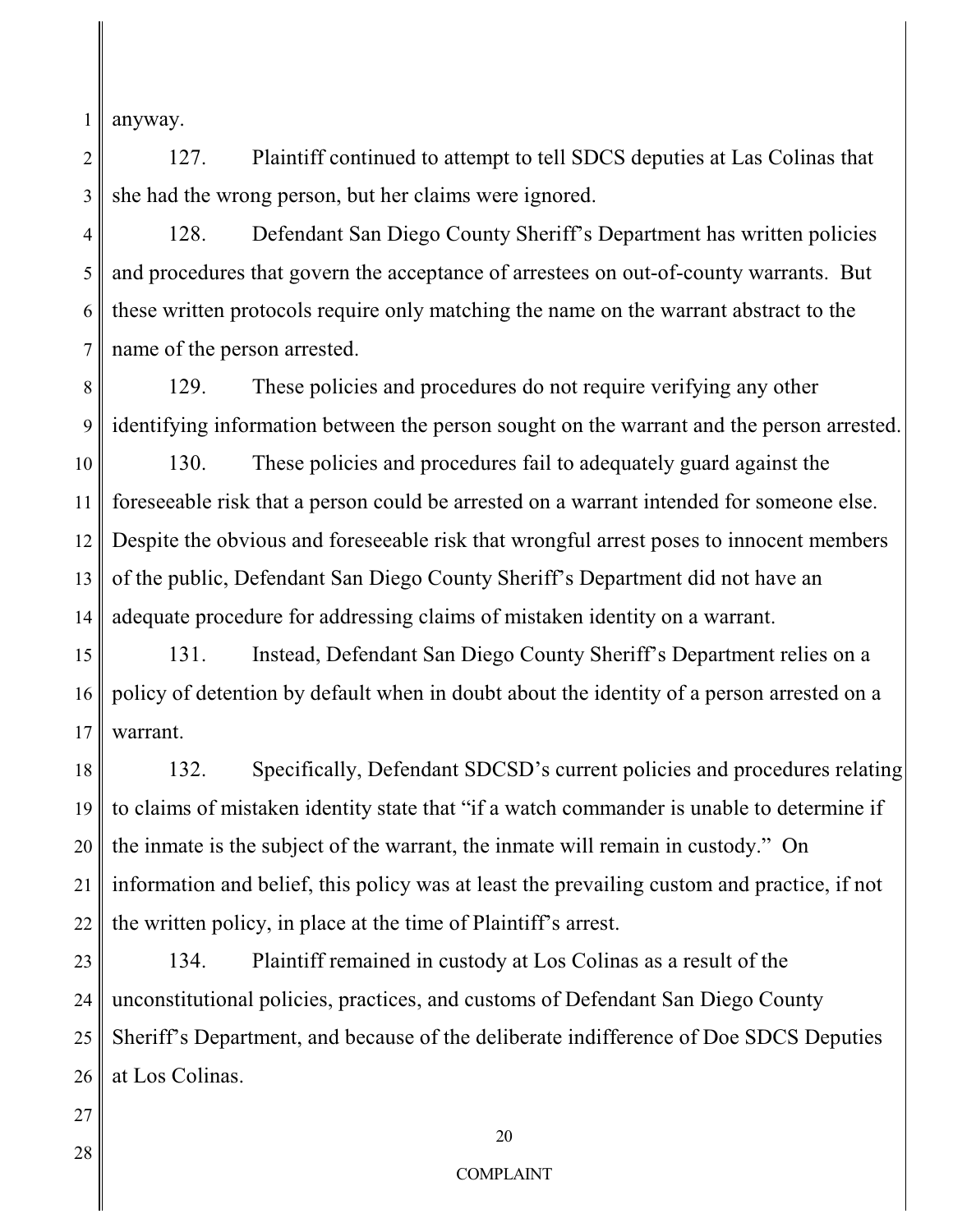1 2 3 135. Plaintiff, with the help of a sympathetic inmate, was finally able to contact a bailbondsman. She eventually posted a \$10,000 bond (which cost a \$1,000 premium plus miscellaneous costs and fees).

4 5 136. Upon her release from Las Colinas, Plaintiff was given some of property back, but not all of it.

6 7 8 137. In particular, she was given back one diamond hoop earring that was a gift from her son. The other earring was missing. The earrings held significant sentimental value to Plaintiff.

9 10 138. Plaintiff told the property deputy that she was wearing two earrings, and that one of them was missing.

139. The deputy responded, "That's your problem."

140. The other earring has never been returned.

13 14 141. After making bail, Plaintiff hired an attorney to address the warrant and criminal case in Contra Costa county.

15 16 142. The Contra Costa County District Attorney's Office almost immediately dismissed the case against Plaintiff.

17 18 19 143. On November 12, 2013 the Superior Court for the County of Contra Costa granted the District Attorney's motion for a finding of Factual Innocence as to Plaintiff.

20 21 22 23 144. On November 18, 2013, Plaintiff contacted the Customs and Border Protection Customer Information center, and spoke to Branch Chief Norman Bright. She reported her treatment at the Ports of Entry stated that she wanted to find out who was responsible and what went wrong.

24 25 145. CBP generated a reference number for her complaint and report: 131118-002347.

146. On November 18, 2013, Chief Norman Bright sent Plaintiff an email,

28

27

26

11

12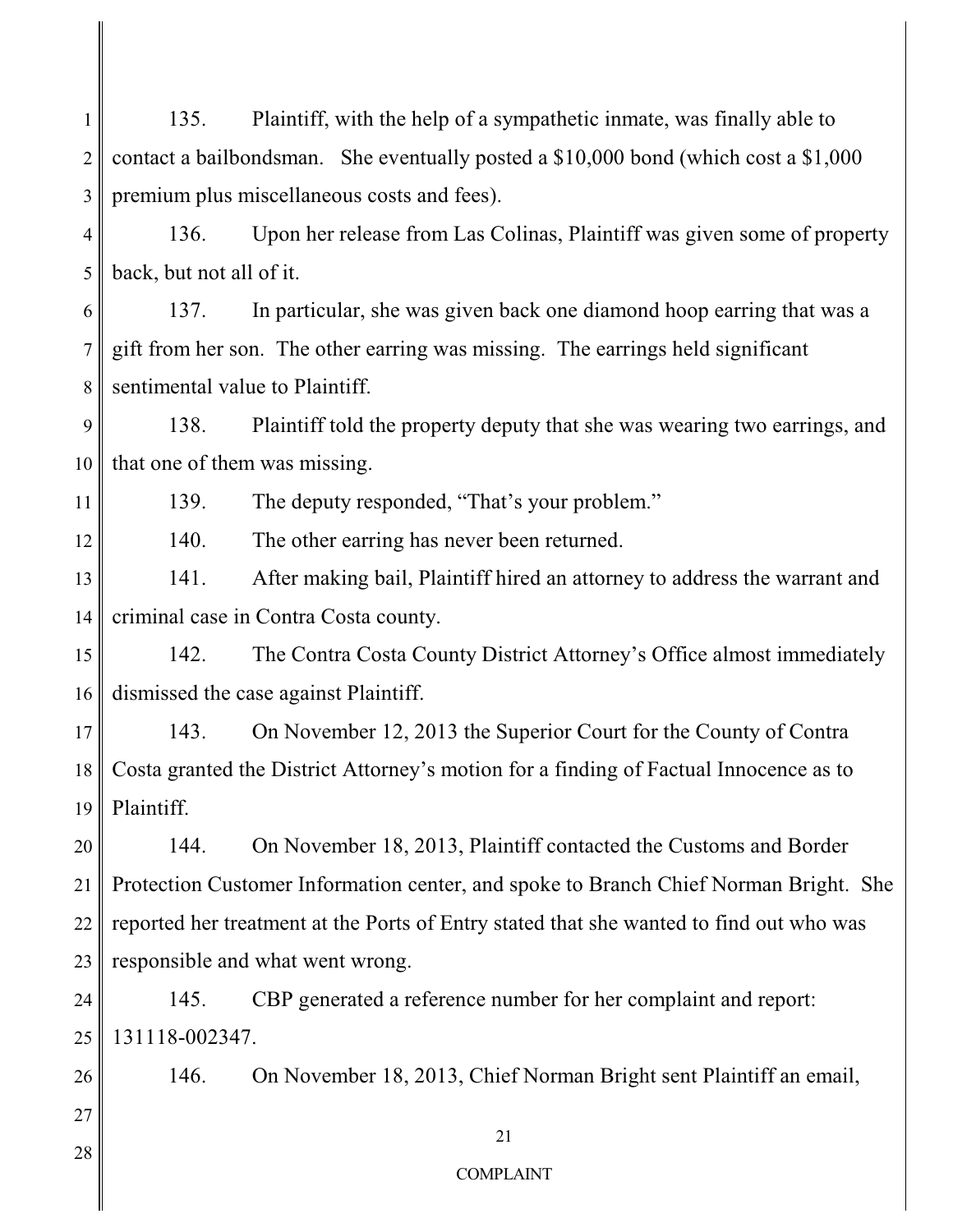| $\mathbf{1}$   | thanking her for contacting the U.S. Customs and Border Protection INFO Center. Chief                                                                                      |  |  |
|----------------|----------------------------------------------------------------------------------------------------------------------------------------------------------------------------|--|--|
| $\overline{2}$ | Bright instructed Plaintiff to "contact the Joint Intake Center at 877-246-8253. Please                                                                                    |  |  |
| 3              | send me an email with the details of what happened with your arrest."                                                                                                      |  |  |
| $\overline{4}$ | 147.<br>Plaintiff called the number as instructed. She also sent a detailed email to                                                                                       |  |  |
| 5              | CBP Chief Bright. The email described what had happened to Plaintiff on the day of her                                                                                     |  |  |
| 6              | arrest.                                                                                                                                                                    |  |  |
| 7              | 148.<br>This email was sent to Chief Norman Bright at the email address:                                                                                                   |  |  |
| 8              | "customs@customs-mail.custhelp.com".                                                                                                                                       |  |  |
| 9              | 149.<br>On information and belief, Chief Bright received Plaintiff's November                                                                                              |  |  |
| 10             | 18, 2013 email.                                                                                                                                                            |  |  |
| 11             | 150.<br>This email to Chief Bright included a description of the discrepancy                                                                                               |  |  |
| 12             | between the wanted person and herself—namely that she was 5'2" not 5'8"; that she was                                                                                      |  |  |
| 13             | Caucasian not African-American; and that her birth year was 1963 not 1962.<br>In                                                                                           |  |  |
| 14             | summary, it described in detail the facts of her arrest on a warrant for someone else.                                                                                     |  |  |
| 15             | Plaintiff's November 18, 2013 email to Chief Bright also told him<br>151.                                                                                                  |  |  |
| 16             | explicitly that she was subjected to multiple illegal vaginal searches at the Port of Entry.                                                                               |  |  |
| 17             | The email included the following paragraph:                                                                                                                                |  |  |
| 18             | "At aprox 7:45 pm they cuffed me again and moved me to San Ysidro. When I<br>arrived I was patted down again. This time very aggressively! This officer                    |  |  |
| 19             | squeezed my breasts very hard and went into my underwear and in my vagina with<br>her finger. She did this with the same glove that she did three other women before       |  |  |
| 20             | me!! I was mortified!!!! I never felt so violated!!! I was told to sit in a chair. I kept<br>asking why I was there and I just kept being told to be quiet. After about 20 |  |  |
| 21             | minutes the same female officer called my name again and repeated the pat down!<br>When I questioned why she was doing it again she told me" because I am" and the         |  |  |
| 22             | male officer behind her said "What do you work here?" Even if I was a criminal<br>NO ONE should be treated in this manner!!!                                               |  |  |
| 23             | 152.<br>CBP never responded to Plaintiff's email.                                                                                                                          |  |  |
| 24             | 153.<br>On information and belief, neither Chief Norman Bright nor any other                                                                                               |  |  |
| 25             | CBP employee took any follow-up action in response to Plaintiff's email and telephonic                                                                                     |  |  |
| 26             | complaints.                                                                                                                                                                |  |  |
| 27             | 22                                                                                                                                                                         |  |  |
| 28             | <b>COMPLAINT</b>                                                                                                                                                           |  |  |
|                |                                                                                                                                                                            |  |  |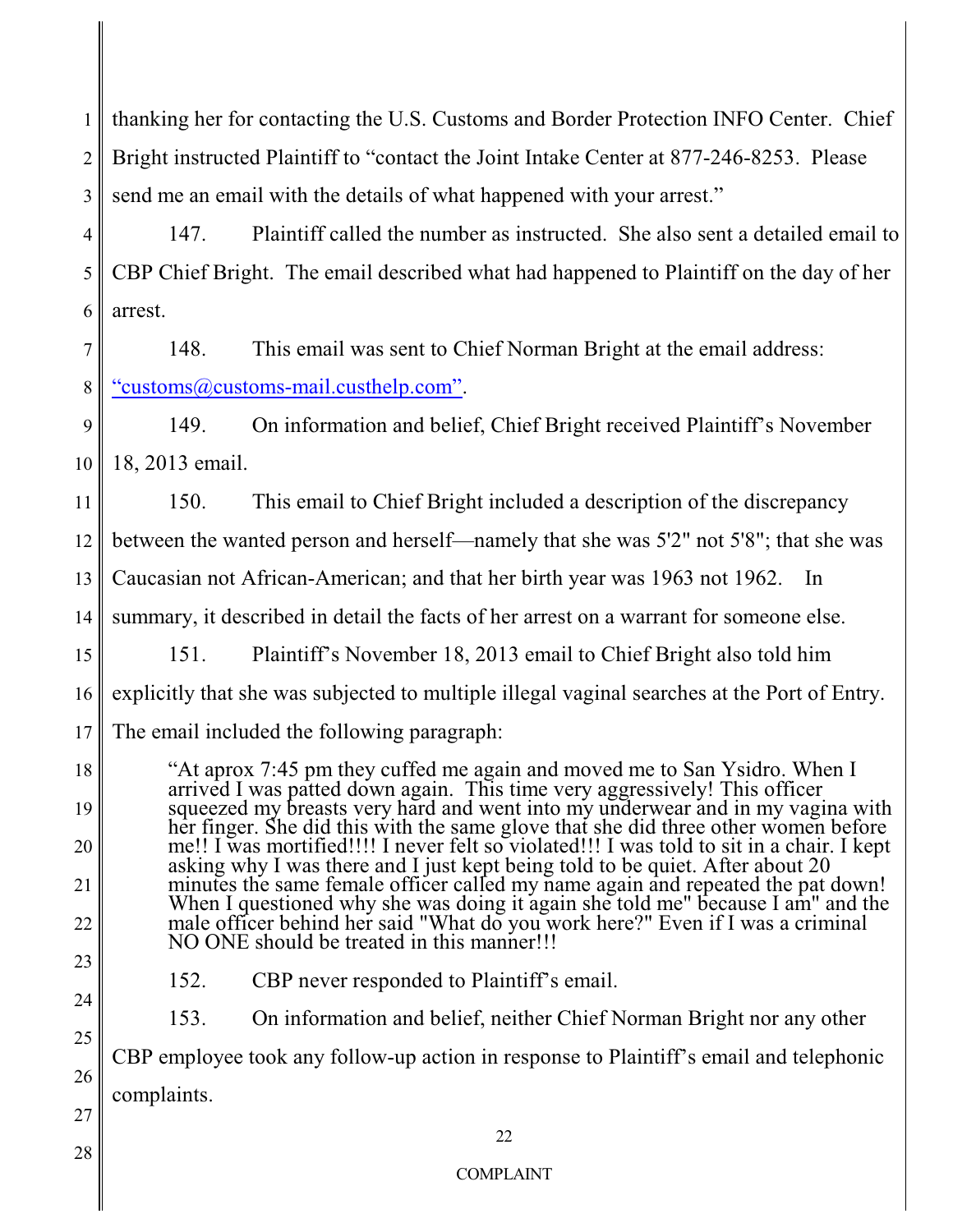1 2 3 154. As late as 2014, Plaintiff's federal "rap sheet" continued to reflect an arrest for narcotics charges. On information and belief, her rap sheet continues to be associated with that arrest and charge.

4 5 6 7 8 9 155. In approximately June of 2014, Plaintiff underwent a background check as part of a new job opportunity. The background check, which utilized F.B.I. and Department of Justice databases, revealed a November 2, 2013 arrest at San Ysidro. It included a description of the charge as "COUNTS OF POSSESS NARCOTIC CNTL SUB." The records show that this arrest is tied to Plaintiff's "TEN-PRINT SUBMISSION," i.e., her fingerprints.

10 11 12 13 14 156. Plaintiff now suffers from distress, fear, and humiliation from the fact that *her* personal information—including date of birth, fingerprints, social security number, and even DNA—is now tied to this warrant and arrest at the Port of Entry. She also believes that other background checks for other job opportunities revealed this wrongful criminal record, costing her job opportunities and loss of income.

15 16 157. Plaintiff lives in fear that she will wrongfully be associated with the felon from Contra Costa County in the future.

17 18 19 158. Since the arrest, Plaintiff has been unable to travel outside of the United States, for fear of being wrongfully arrested at the border and subjected to the same treatment that she suffered in 2013.

20 21 159. Plaintiff's church group continues to travel to Mexico regularly to volunteer at the orphanage, but she is unable to participate even though she would like to.

22 23 160. Plaintiff has also been unable to travel with friends or family as a result of this incident.

24 25 26 161. Plaintiff suffers continuing harm from her wrongful arrest and sexual assault, including but not limited to fear of law enforcement, anxiety, emotional distress, restrictions on her daily movements and life, and nightmares.

28

27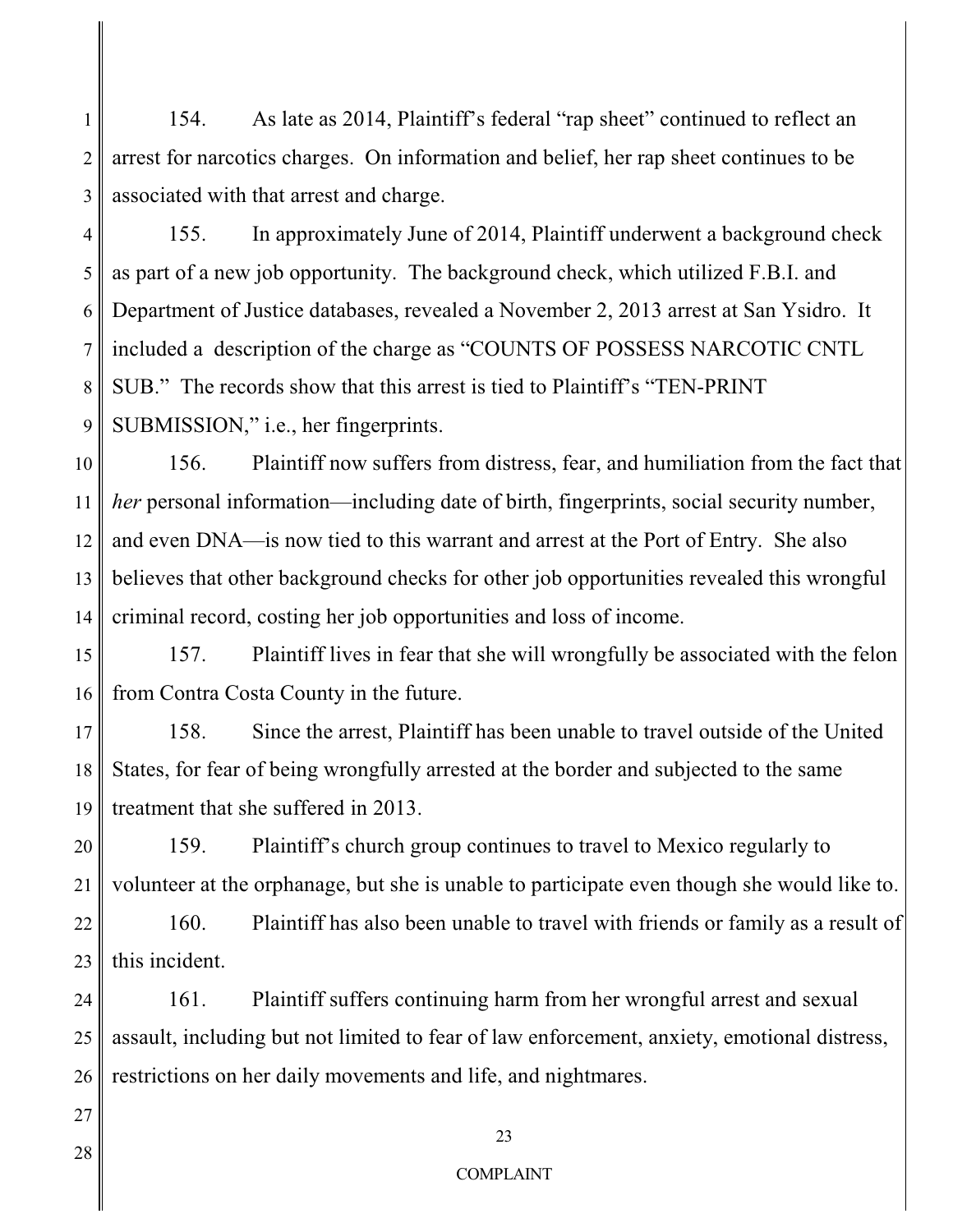# **FIRST CAUSE OF ACTION**

**I.**

#### *Bivens* **action: Unlawful Arrest**

162. Plaintiff realleges and incorporates herein by reference each and every allegation contained in the preceding paragraphs.

163. This cause of action is based upon *Bivens v. Six Unknown Federal Narcotics Agents*, 403 U.S. 388 (1971).

9 10 11 12 13 164. Plaintiff had a Fourth Amendment right to freedom of movement and freedom from unreasonable seizures which Defendants Amir, Ramos, Gomez, and CBP Doe Officers violated by detaining and arresting her on a warrant that they actually knew or should have known pertained to someone else. These defendants were not acting in good faith, were acting under color of law, and violated Plaintiff's Fourth Amendment rights.

14 15 16 17 165. Defendants CBP Officers Amir, Ramos, Gomez, and CBP Doe Officers' actions in illegally detaining and arresting Plaintiff caused damage to her, and led to the later harms that occurred. These defendants are being sued in their individual capacities for the purposes of this cause of action.

# **II.**

## **SECOND CAUSE OF ACTION**

#### **FTCA: False Imprisonment**

21 22 166. Plaintiff realleges and incorporates herein by reference each and every allegation contained in the preceding paragraphs.

23 24 167. Defendants Amir, Ramos, Gomez, and CBP Doe Officers intentionally deprived Plaintiff's freedom of movement by force, threats of force, menace, and duress.

25 26 168. Defendants Amir, Ramos, Gomez, and CBP Doe Officers arrested Plaintiff, or contributed to her arrest, in their official capacity and in the scope of their

27

18

19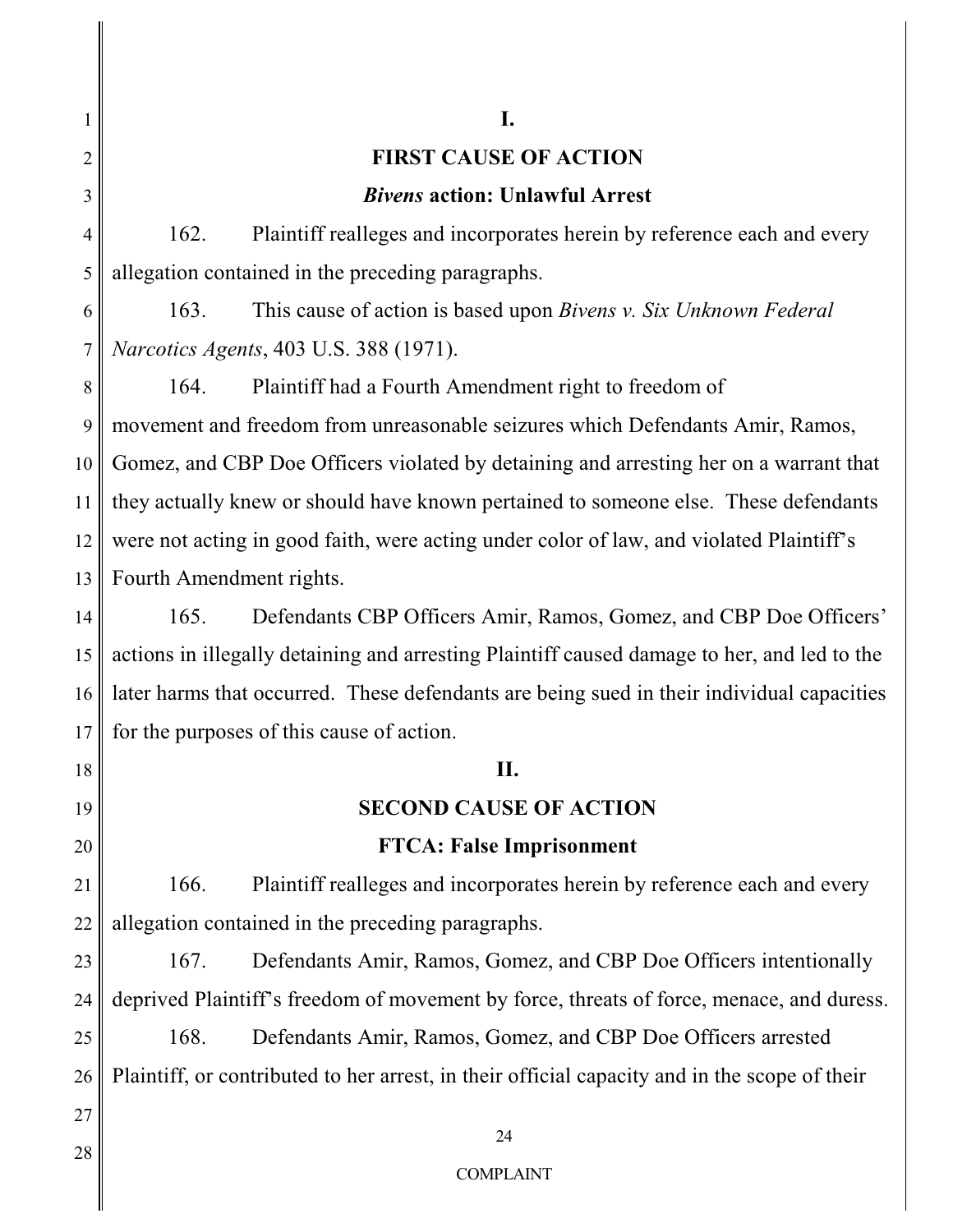| 1              | employment as Customs and Border Protections Officers of the United States.                 |  |  |
|----------------|---------------------------------------------------------------------------------------------|--|--|
| $\overline{2}$ | 169.<br>Plaintiff was not allowed to leave for an appreciable time.                         |  |  |
| 3              | 170.<br>Plaintiff did not consent to be imprisoned.                                         |  |  |
| $\overline{4}$ | Plaintiff was actually harmed by the conduct of the Defendants and<br>171.                  |  |  |
| 5              | Defendants' conduct was a substantial factor in causing harm to Plaintiff.                  |  |  |
| 6              | Ш.                                                                                          |  |  |
| 7              | <b>THIRD CAUSE OF ACTION</b>                                                                |  |  |
| 8              | <b>FTCA: Negligence</b>                                                                     |  |  |
| 9              | Plaintiff realleges and incorporates herein by reference each and every<br>172.             |  |  |
| 10             | allegation contained in the preceding paragraphs.                                           |  |  |
| 11             | 173.<br>Defendants Amir, Ramos, Gomez, and CBP Doe Officers had a duty to                   |  |  |
| 12             | avoid violating Plaintiff's rights to freedom of movement and bodily integrity, and to use  |  |  |
| 13             | reasonable care in the execution of an arrest warrant to ensure that it was for the correct |  |  |
| 14             | person.                                                                                     |  |  |
| 15             | 174.<br>Defendants Amir, Ramos, Gomez, and CBP Doe Officers breached their                  |  |  |
| 16             | duty of care and caused harm to Plaintiff, including physical pain, terror, mental anguish, |  |  |
| 17             | humiliation, damage to reputation, and financial loss.                                      |  |  |
| 18             | 175.<br>Defendants Amir, Ramos, Gomez, and CBP Doe Officers acted in their                  |  |  |
| 19             | official capacity and in the scope of their employment as Customs and Border Protections    |  |  |
| 20             | Officers of the United States.                                                              |  |  |
| 21             | As a direct, proximate, and foreseeable result of the Defendants' breach<br>176.            |  |  |
| 22             | of their duty of care, Plaintiff suffered damages in an amount according to proof at        |  |  |
| 23             | the time of trial.                                                                          |  |  |
| 24             |                                                                                             |  |  |
| 25             |                                                                                             |  |  |
| 26             |                                                                                             |  |  |
| 27             |                                                                                             |  |  |
| 28             | 25                                                                                          |  |  |
|                | <b>COMPLAINT</b>                                                                            |  |  |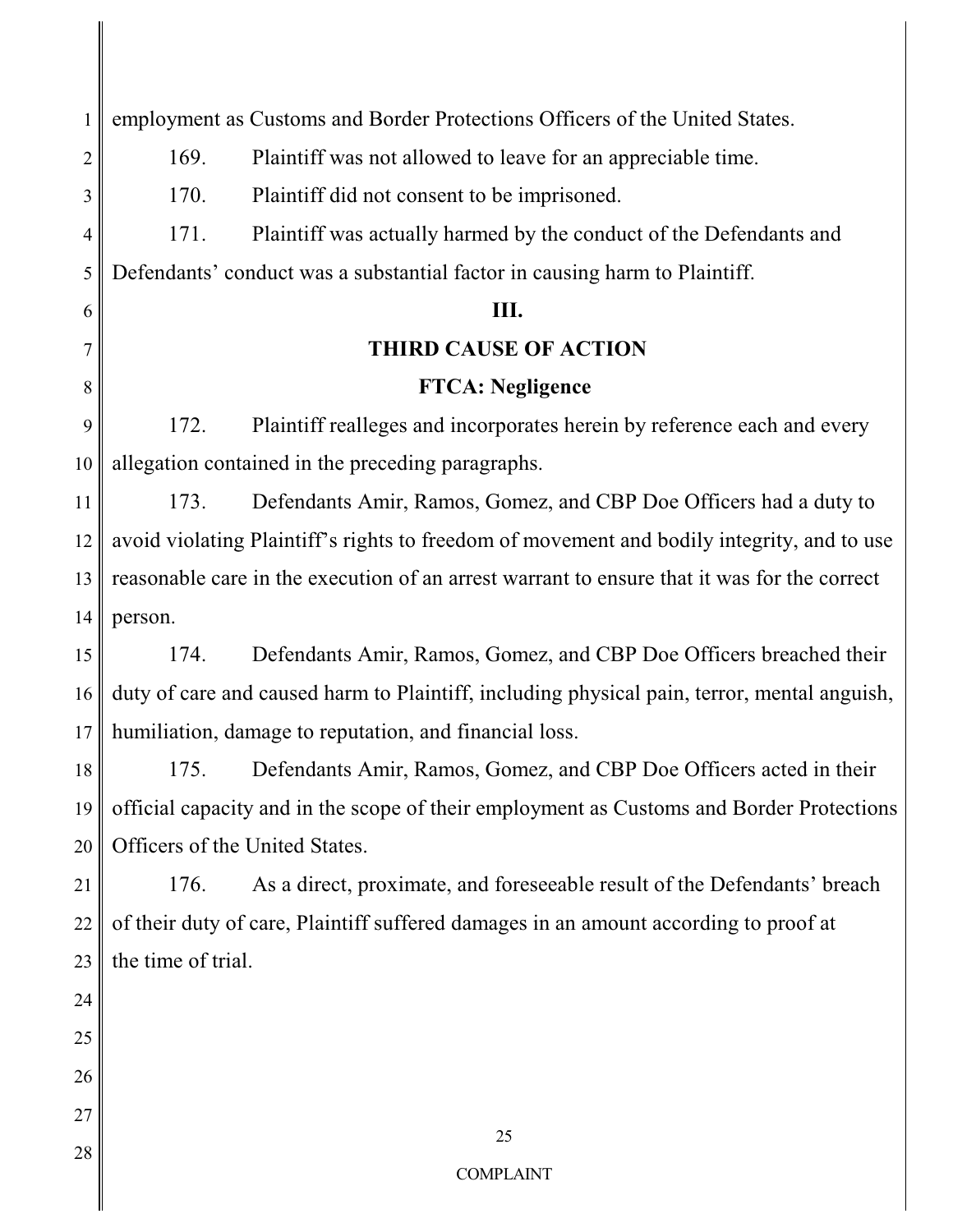1

2

3

4

5

# **FOURTH CAUSE OF ACTION**

**IV.**

# **Administrative Procedures Act Claim, 5 U.S.C. § 701** *et seq.*

177. Plaintiff realleges and incorporates herein by reference each and every allegation contained in the preceding paragraphs.

6 7 8 9 178. Defendant United States has adopted customs, policies, rules, and/or procedures for the execution of arrest warrants that are arbitrary, capricious, an abuse of discretion, not in accordance with the law, and without observance of the procedures required by law.

10 11 12 13 14 15 179. Plaintiff suffered and continues to suffer legal wrong, and was and continues to be adversely aggrieved, by the customs, policies, rules, and/or procedures regarding the execution of warrants adopted by the United States. Specifically, Plaintiff cannot travel without the justified fear that she will be wrongly identified again, that she will be wrongly associated with another person's warrant or criminal record, and that her prior mistreatment will be repeated.

16 17 18 19 180. These policies, rules, and procedures resulted and continue to result in violations of Plaintiff's statutory and constitutional rights, as alleged in the prior paragraphs of this complaint, and are considered a final agency action for which there is no other adequate remedy in court.

# **V.**

# **FIFTH CAUSE OF ACTION**

# **Administrative Procedures Act Claim, 5 U.S.C. § 701** *et seq.*

23 24 181. Plaintiff realleges and incorporates herein by reference each and every allegation contained in the preceding paragraphs.

25 26 182. Defendant United States has adopted customs, policies, rules, and/or procedures for entering and purging information (and refusing to purge information) from

28

27

20

21

22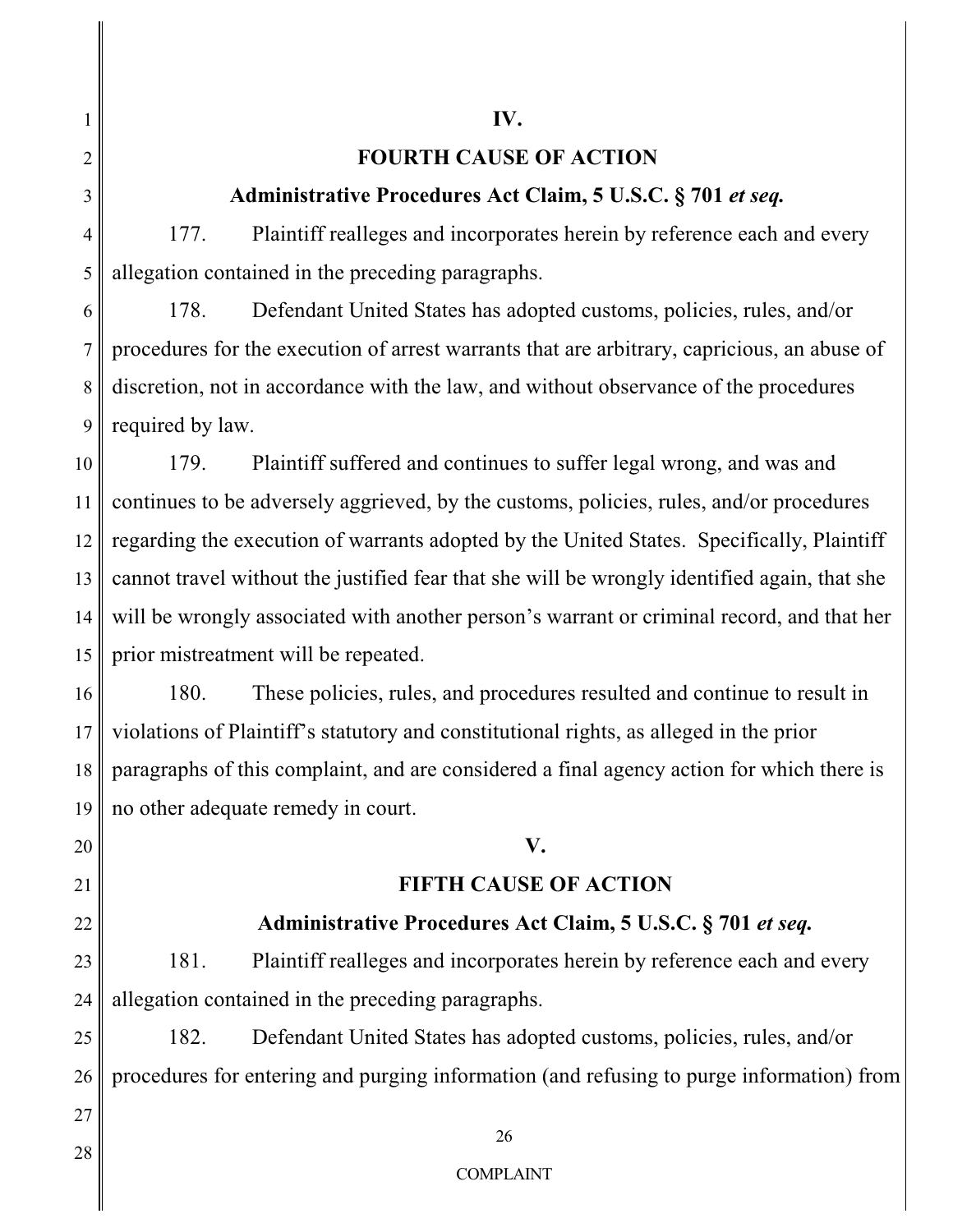1 2 3 a person's criminal history record, and these practices are arbitrary, capricious, an abuse of discretion, not in accordance with the law, and without observance of the procedures required by law.

4 5 6 7 8 9 10 183. Plaintiff suffered and continues to suffer legal wrong, and was and continues to be adversely aggrieved, by the policies, rules, and procedures for entering and purging information from a person's criminal history record adopted by the United States. Specifically, Plaintiff continues to have a "rap sheet" and criminal history records reflecting a narcotics arrest at the Port of Entry, associating her identifying information and fingerprints with this arrest, and incorrectly tying her to a different person's warrant and crimes.

11 12 13 14 184. These policies, rules, and procedures resulted and continue to result in violations of Plaintiff's statutory and constitutional rights, as alleged in the prior paragraphs of this complaint, and are considered a final agency action for which there is no other adequate remedy in court.

#### **VI.**

## **SIXTH CAUSE OF ACTION**

# *Bivens* **action: Illegal Search**

18 185. Plaintiff realleges and incorporates herein by reference each and every allegation contained in the preceding paragraphs.

20 21 186. This cause of action is based upon *Bivens v. Six Unknown Federal Narcotics Agents*, 403 U.S. 388 (1971).

22 23 24 25 187. Plaintiff had a Fourth Amendment right to be free of unreasonable searches, which Defendants CBP Doe Officers violated by subjecting her to an invasive and unjustified body cavity search. These defendants were not acting in good faith, were acting under color of law, and violated Plaintiff's Fourth Amendment rights.

188. Defendant CBP Doe Officers' actions in illegally searching Plaintiff

27 28

26

15

16

17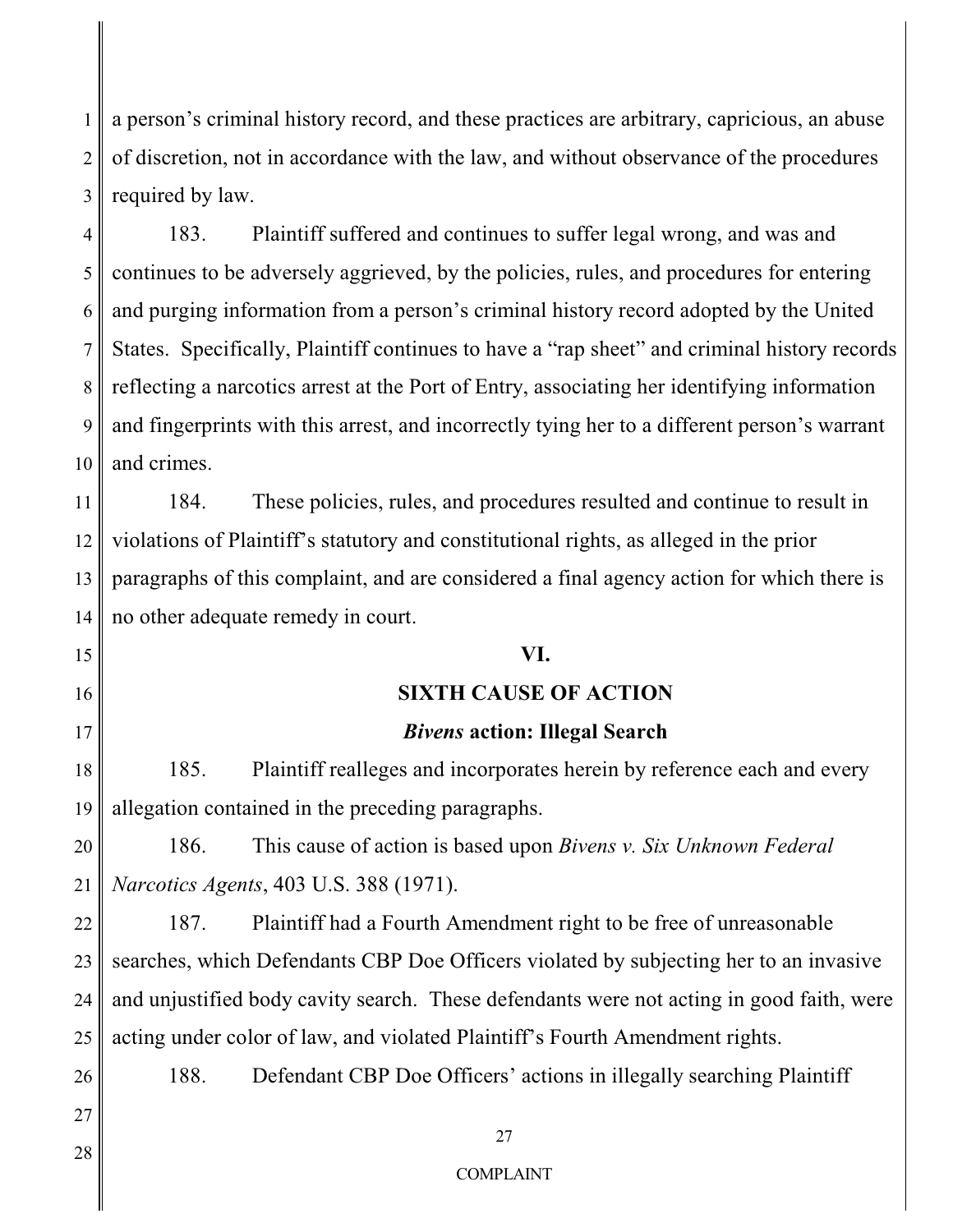1 2 caused damage to her, in an amount to be proven at trial.These defendants are being sued in their individual capacities for the purposes of this cause of action.

#### **VII.**

# **SEVENTH CAUSE OF ACTION**

#### **FTCA: Battery**

6 7 189. Plaintiff realleges and incorporates herein by reference each and every allegation contained in the preceding paragraphs.

8 9 10 190. Defendant CBP Doe Officers acted with an intent to cause harmful or offensive contact with the person of Plaintiff and the intended harmful or offensive contact did in fact occur.

11 12 191. Defendant CBP Doe Officers subjected Plaintiff to an invasive and unlawful body cavity examination, including placing a gloved finger inside her vagina.

13 14 192. CBP Doe Officers acted in their official capacity and in the scope of their employment as Customs and Border Protections Officers of the United States.

15 16 17 193. The harmful or offensive contact was not privileged nor consented to and was excessive, unreasonable, and done with deliberate indifference to the rights and safety of Plaintiff.

18 19 20 21 22 194. As a result of CBP Doe Officers' intent to cause harmful or offensive contact with the person of Plaintiff, and the fact that the intended harmful or offensive contact did in fact occur, Plaintiff suffered damages according to proof at the time of trial. Said damages are currently in excess of the jurisdictional minimum of this court and include general and special damages according to proof at the time of trial.

26 27 28

23

24

25

3

4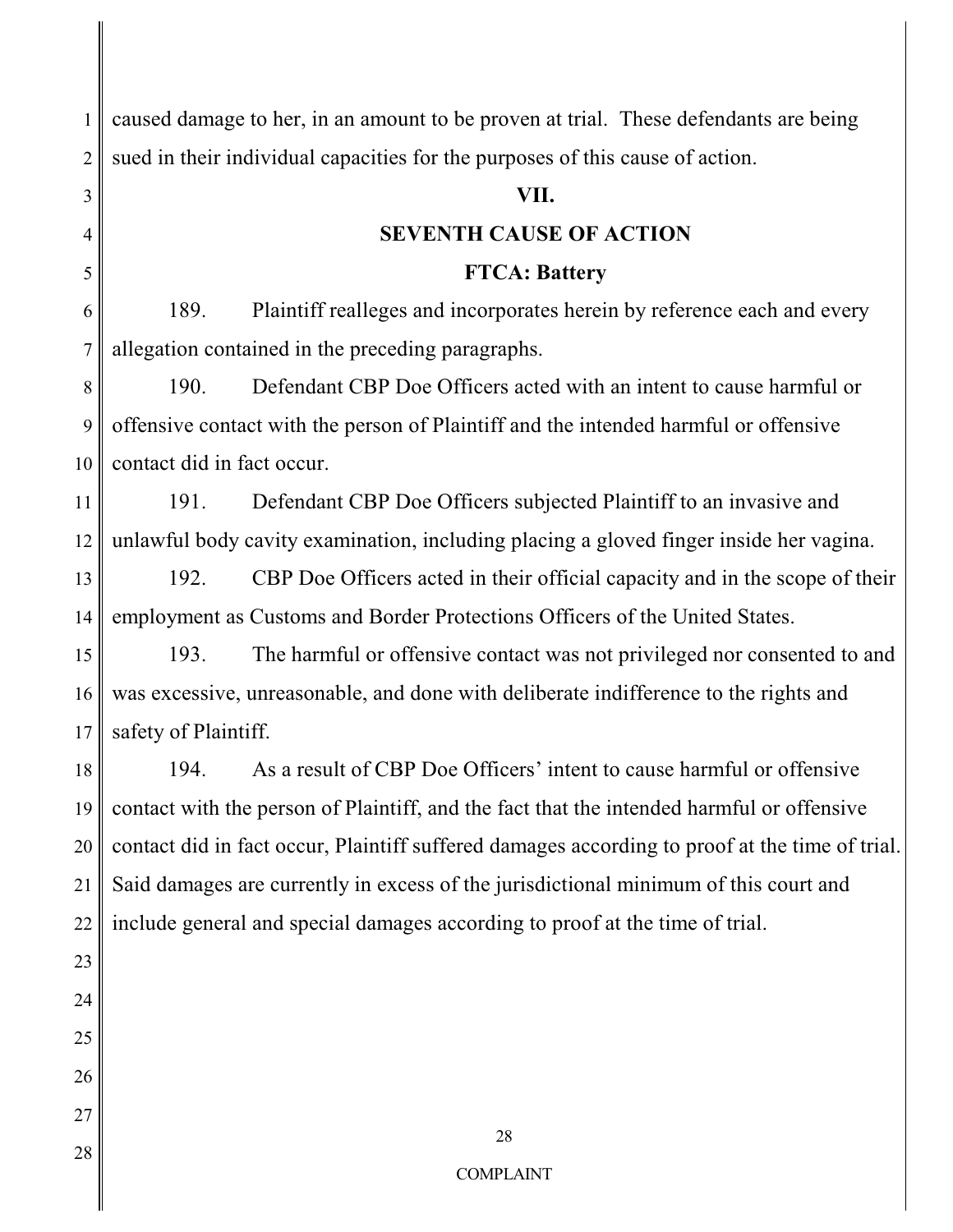#### **VIII.**

# **EIGHTH CAUSE OF ACTION**

# *Bivens* **action: Second Illegal Search**

195. Plaintiff realleges and incorporates herein by reference each and every allegation contained in the preceding paragraphs.

196. This cause of action is based upon *Bivens v. Six Unknown Federal Narcotics Agents*, 403 U.S. 388 (1971).

197. Plaintiff had a Fourth Amendment right to be free of unreasonable searches, which defendants CBP Doe Officers violated by subjecting her to a *second* invasive and unjustified body cavity search. These defendants were not acting in good faith, were acting under color of law, and violated Plaintiff's Fourth Amendment rights.

198. Defendant CBP Doe Officers' actions in illegally searching Plaintiff for a second time caused damage to her, in an amount to be proven at trial. These defendants are being sued in their individual capacities for the purposes of this cause of action.

## **IX.**

# **NINTH CAUSE OF ACTION**

## **FTCA: Battery**

199. Plaintiff realleges and incorporates herein by reference each and every allegation contained in the preceding paragraphs.

200. Defendant CBP Doe Officers acted with an intent to cause harmful or offensive contact with the person of Plaintiff and the intended harmful or offensive contact did in fact occur.

201. Defendant CBP Doe Officers subjected Plaintiff to a second invasive and unlawful body-cavity examination, including placing a gloved finger inside her vagina.

202. CBP Doe Officers acted in their official capacity and in the scope of their employment as Customs and Border Protections Officers of the United States.

28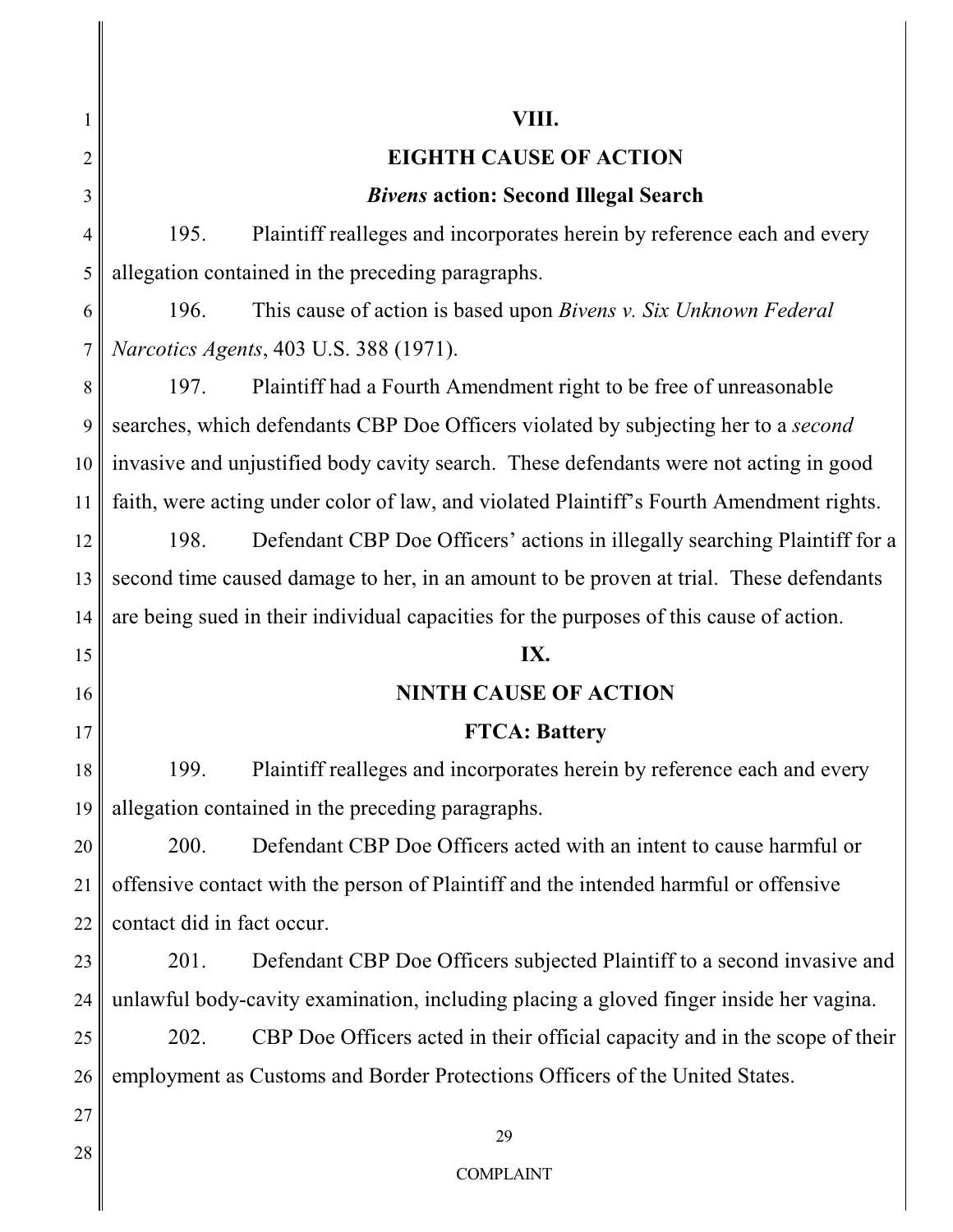1 2 3 203. The harmful or offensive contact was not privileged nor consented to and was excessive, unreasonable, and done with deliberate indifference to the rights and safety of Plaintiff.

4 5 6 7 8 204. As a result of CBP Doe Officers' intent to cause harmful or offensive contact with the person of Plaintiff, and the fact that the intended harmful or offensive contact did in fact occur, Plaintiff suffered damages according to proof at the time of trial. Said damages are currently in excess of the jurisdictional minimum of this court and include general and special damages according to proof at the time of trial.

#### **X.**

#### **TENTH CAUSE OF ACTION**

## **(FTCA: Cal. Civ. Code §52.1)**

12 13 205. Plaintiff realleges and incorporates herein by reference each and every allegation contained in the preceding paragraphs.

14 15 16 206. Defendants Amir, Ramos, Gomez and CBP Doe Officers violated Plaintiff's clearly established rights under the California Constitutions and statutes, which include, but are not limited to, the following:

17 18 (a) Article I, Section 13 of the California Constitution: right to be free from unreasonable detentions, searches, and seizures; and

19 20 (b) California Civil Code Section 43: right of protection from bodily restraint or harm, from personal insult and from defamation.

21 22 23 24 25 207. The California Legislature has declared that it is a violation of state civil rights act for any person to interfere with the exercise or enjoyment by any individual of her rights secured by the United States Constitution or state or federal law. This includes any interference of these rights by threats, intimidation, coercion or attempted threats, intimidation or coercion.

208. These Defendants interfered with Plaintiff's rights under the California

28

26

27

9

10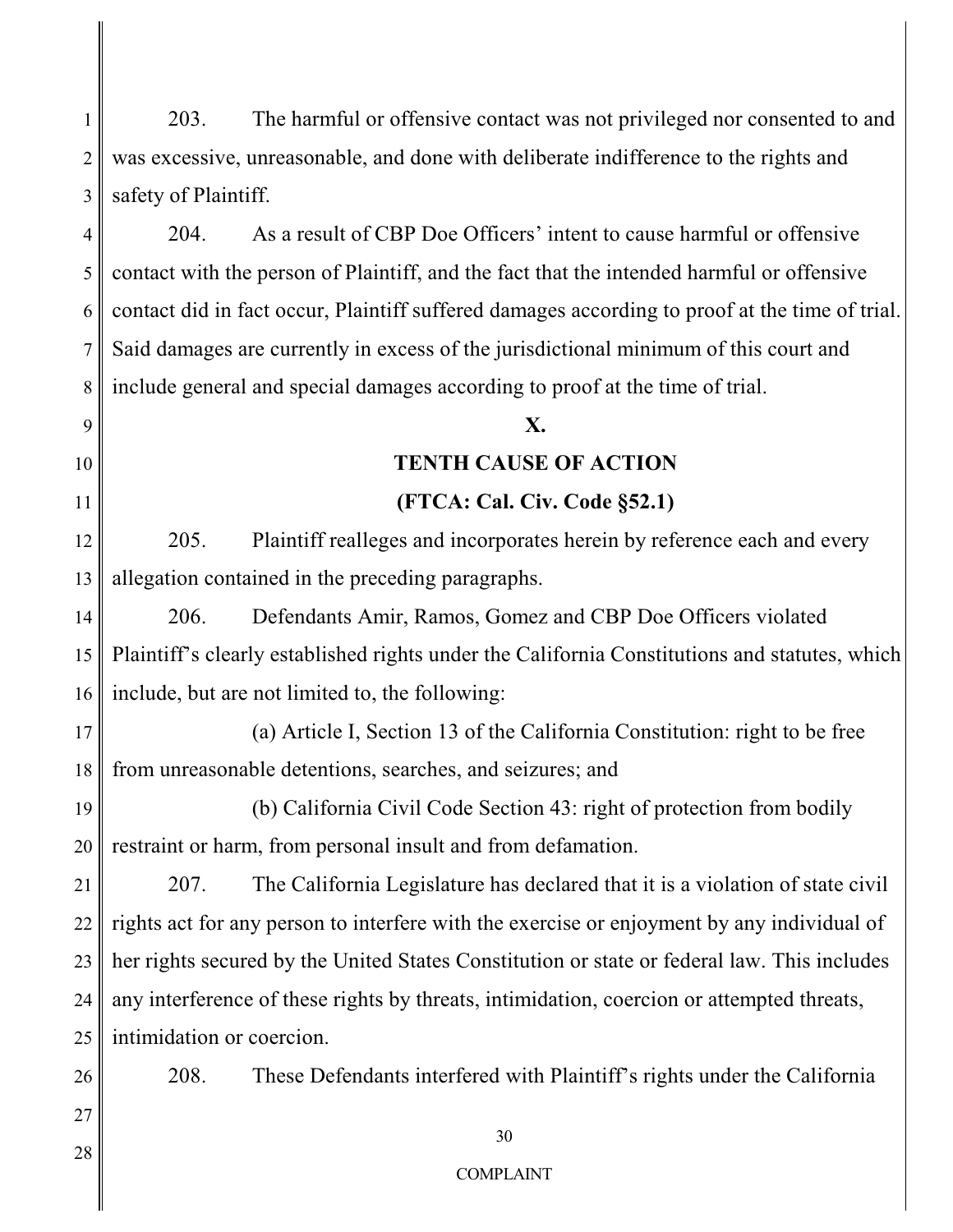1 Constitution and statutes by the detention and seizure alleged above.

2 3 4 5 6 209. The conduct alleged herein caused Plaintiff to be deprived of her civil rights that are protected under the California Constitution and statutes which has also legally, proximately, foreseeably and actually caused her to suffer emotional distress, pain and suffering, damage to reputation and further damages according to proof at the time of trial.

#### **XI.**

#### **ELEVENTH CAUSE OF ACTION**

#### **(FTCA: Cal. Civ. Code §52.1)**

210. Plaintiff realleges and incorporates herein by reference each and every allegation contained in the preceding paragraphs.

12 13 14 211. Defendants CBP Doe Officers violated Plaintiff's clearly established rights under the California Constitutions and statutes, which include, but are not limited to, the following:

15 16 (a) Article I, Section 13 of the California Constitution - right to be free from unreasonable detentions, searches, and seizures; and

17 18 (b) California Civil Code Section 43 - right of protection from bodily restraint or harm, from personal insult and from defamation.

19 20 21 22 23 212. The California Legislature has declared that it is a violation of state civil rights act for any person to interfere with the exercise or enjoyment by any individual of her rights secured by the United States Constitution or state or federal law. This includes any interference of these rights by threats, intimidation, coercion or attempted threats, intimidation or coercion.

24 25 213. These Defendants interfered with Plaintiff's rights under the California Constitution and statutes by the illegal and invasive body-cavity searches alleged above.

214. The conduct alleged herein caused Plaintiff to be deprived of her civil

27 28

26

7

8

9

10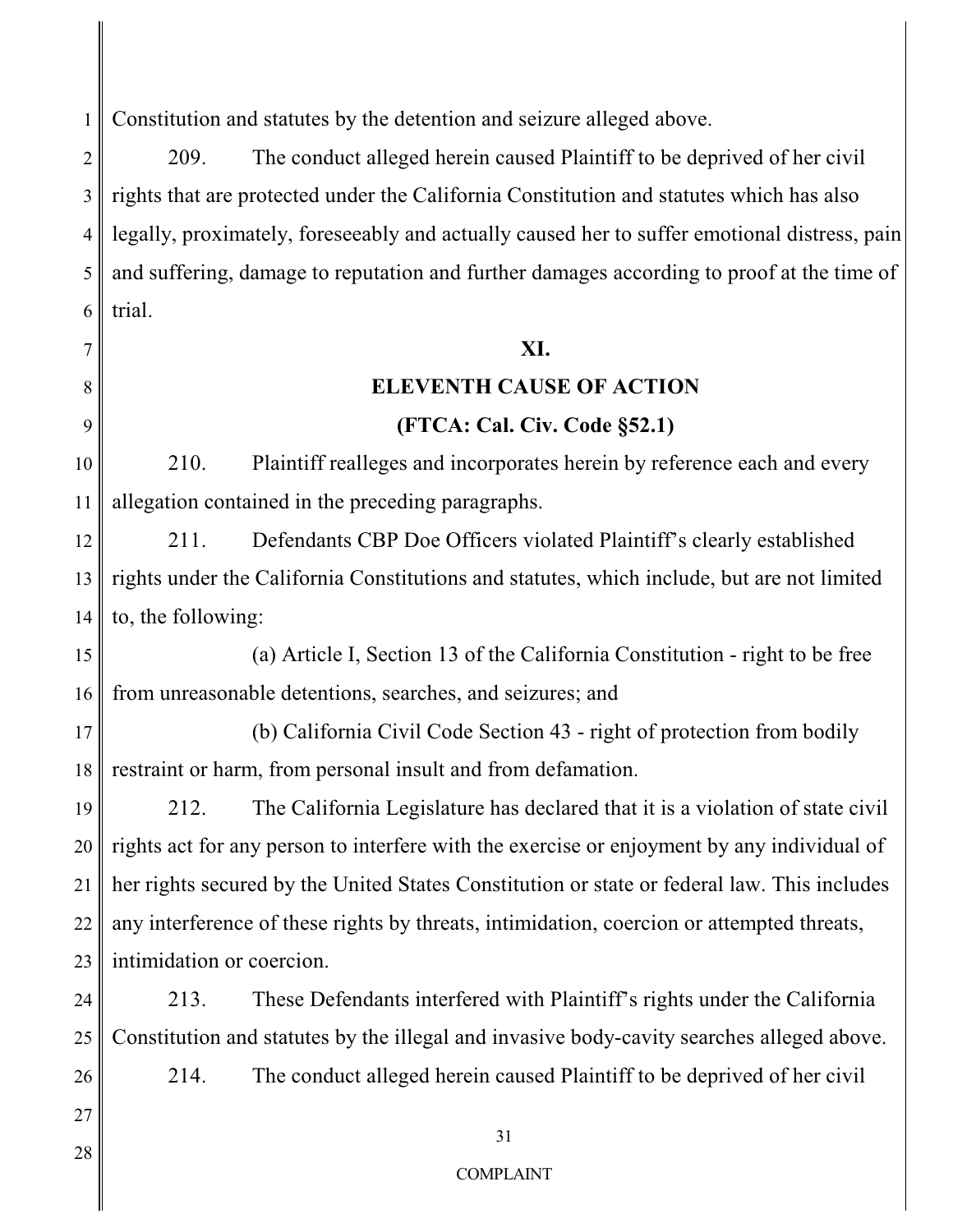1 2 3 4 rights that are protected under the California Constitution and statutes which has also legally, proximately, foreseeably and actually caused her to suffer emotional distress, pain and suffering, damage to reputation and further damages according to proof at the time of trial.

# **XII.**

# **TWELFTH CAUSE OF ACTION**

# **Violation of constitutional rights under color of law (42 U.S.C. § 1983)**

8 9 215. Plaintiff realleges and incorporates herein by reference each and every allegation contained in the preceding paragraphs.

5

6

7

20

21

22

23

24

25

26

27

28

10 11 12 216. Defendants Doe SDCS Deputies, during all times relevant herein were acting under color of state law. These defendants are being sued in their individual capacities for the purposes of this cause of action.

13 14 217. Plaintiff had a Fourth Amendment right to freedom of movement, and to be free from illegal and unreasonable arrests.

15 16 17 18 19 218. Plaintiff had a Fourth Amendment right to freedom of movement which Defendants Doe SDCS Deputies violated by detaining and arresting her on a warrant that they actually knew or should have known pertained to someone else. These defendants were not acting in good faith, were acting under color of law, and violated Plaintiff's Fourth Amendment rights.

219. Defendants Doe SDCS Deputies' actions in illegally detaining and arresting Plaintiff caused damage to her, in an amount to be proven at trial.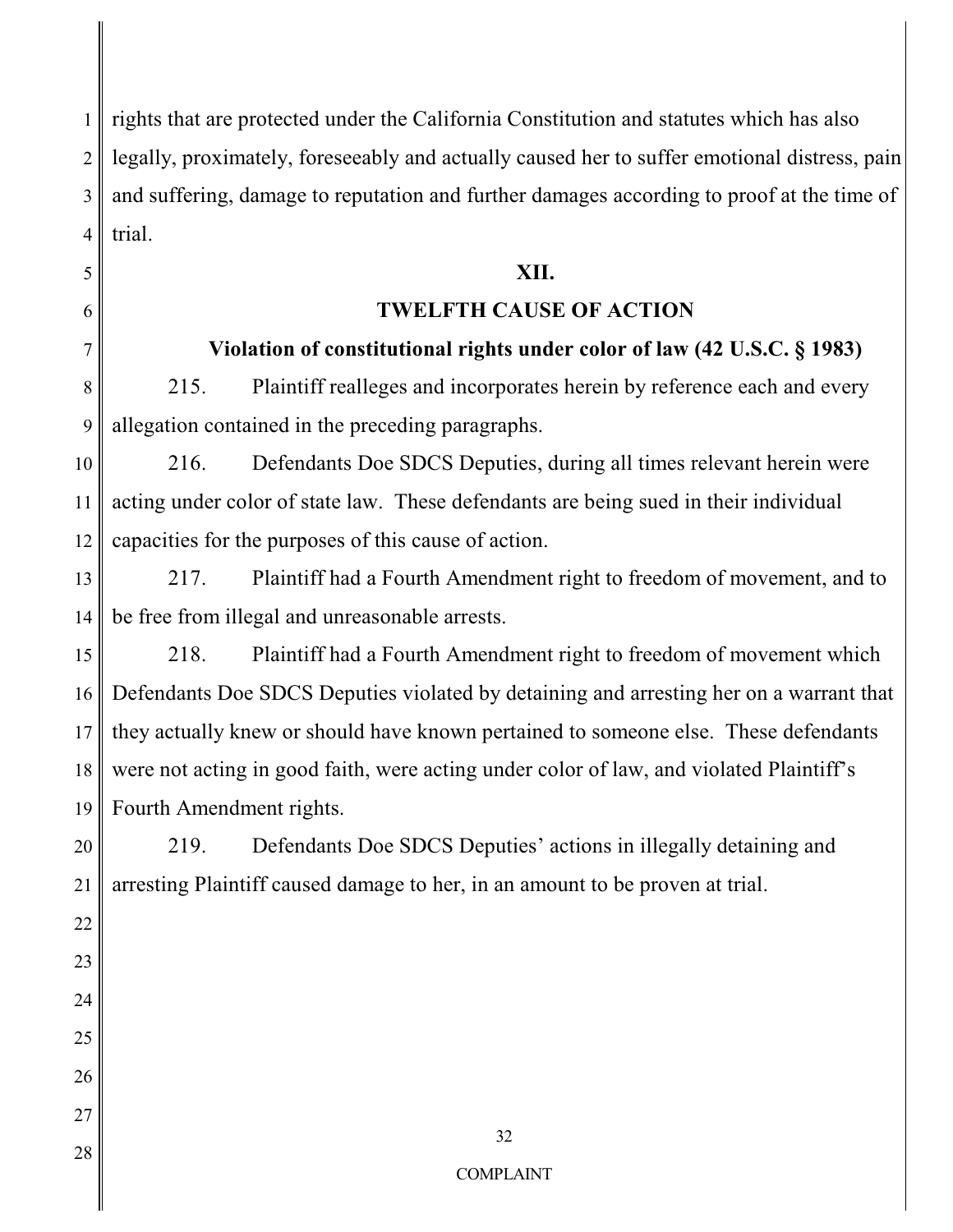1

2

3

4

5

# **XIII.**

# **THIRTEENTH CAUSE OF ACTION**

# **Violation of constitutional rights under color of law (42 U.S.C. § 1983)**

220. Plaintiff realleges and incorporates herein by reference each and every allegation contained in the preceding paragraphs.

6 7 8 9 221. Defendants Contra Costa County Sheriff's Department ("CCCSD") Deputies A. Charles and M. Bailey, and Doe CCCSD Deputies, during all times relevant herein were acting under color of state law. These defendants are being sued in their individual capacities for the purposes of this cause of action.

10 11 222. Plaintiff had a Fourth Amendment right to freedom of movement, and to be free from illegal and unreasonable arrests.

12 13 14 15 16 17 18 19 20 223. Plaintiff had a Fourth Amendment right to freedom of movement which Defendant CCCSD Deputies A. Charles and M. Bailey, and Doe CCCSD Deputies violated by issuing, with deliberate indifference, a warrant that carried a foreseeable and obvious risk to Plaintiff and the public of wrongful arrest. Doe CCCSD Deputies also violated Plaintiff's Fourth Amendment rights by instructing U.S. Customs and Border Protection Officers to continue to detain her on a warrant that they actually knew or should have known pertained to someone else. These defendants were not acting in good faith, were acting under color of law, and violated Plaintiff's Fourth Amendment rights. 224. Defendants Doe CCCSD Deputies' actions in illegally detaining and

arresting Plaintiff caused damage to her, in an amount to be proven at trial.

# **XIV.**

# **FOURTEENTH CAUSE OF ACTION**

**Unconstitutional customs, policies or practices** *(Monell,* **42 U.S.C. § 1983)**

25 26 225. Plaintiff realleges and incorporates herein by reference each and every allegation contained in the preceding paragraphs.

28

27

21

22

23

24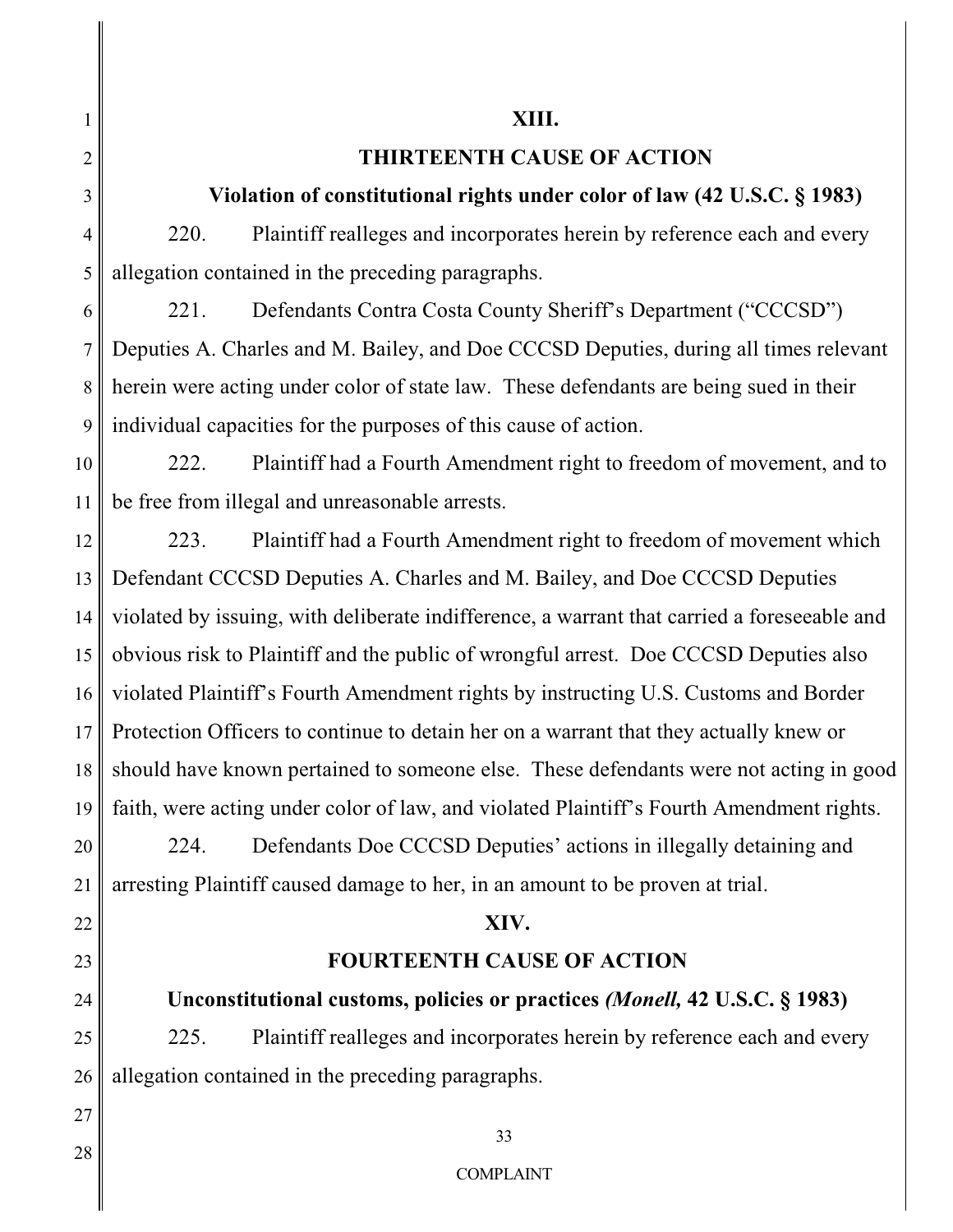1 2 3 4 5 226. Defendant San Diego County Sheriff's Department maintained unconstitutional customs, policies, or practices, within the meaning of *Monell v. Department of Social Services*, 436 U.S. 658 (1978) ("Monell"), for executing warrants and verifying the identity of persons held on such warrants. These customs, policies, or practices resulted in a violation of Plaintiff's Fourth Amendment rights.

6 7 8 9 10 11 12 227. Defendants' unconstitutional customs, policies, and practices included but were not limited to: failing to consider a person's physical description or other distinguishing personal information before booking that person into custody on a warrant; failing to establish proper procedures to address claims of mistaken identity; ignoring facts and circumstances that conflicted with information in the warrant and thus undermined probable cause; and relying on an explicit policy of detention by default when it was uncertain if a person was the one wanted on a warrant.

13 14 15 16 17 228. Defendants' unconstitutional customs, policies, and practices amounted to deliberate indifference of Plaintiff's Fourth Amendment rights. These customs, policies, and practices were the moving force behind the violation of Plaintiff's Fourth Amendment rights, and proximately, foreseeably and actually caused Plaintiff to suffer damages in an amount to be proven at trial.

## **XV.**

## **FIFTEENTH CAUSE OF ACTION**

**Failure to train and/or supervise (***Monell,* **42 U.S.C. § 1983)**

229. Plaintiff realleges and incorporates herein by reference each and every allegation contained in the preceding paragraphs.

23 24 25 26 230. Defendant San Diego County Sheriff's Department, as a matter of custom, practice or policy, failed to institute, require, and enforce proper and adequate training and supervision for verifying the identity of a person arrested on a warrant, when the need for such training and supervision was obvious and the resulting harm was

28

27

18

19

20

21

22

34

#### COMPLAINT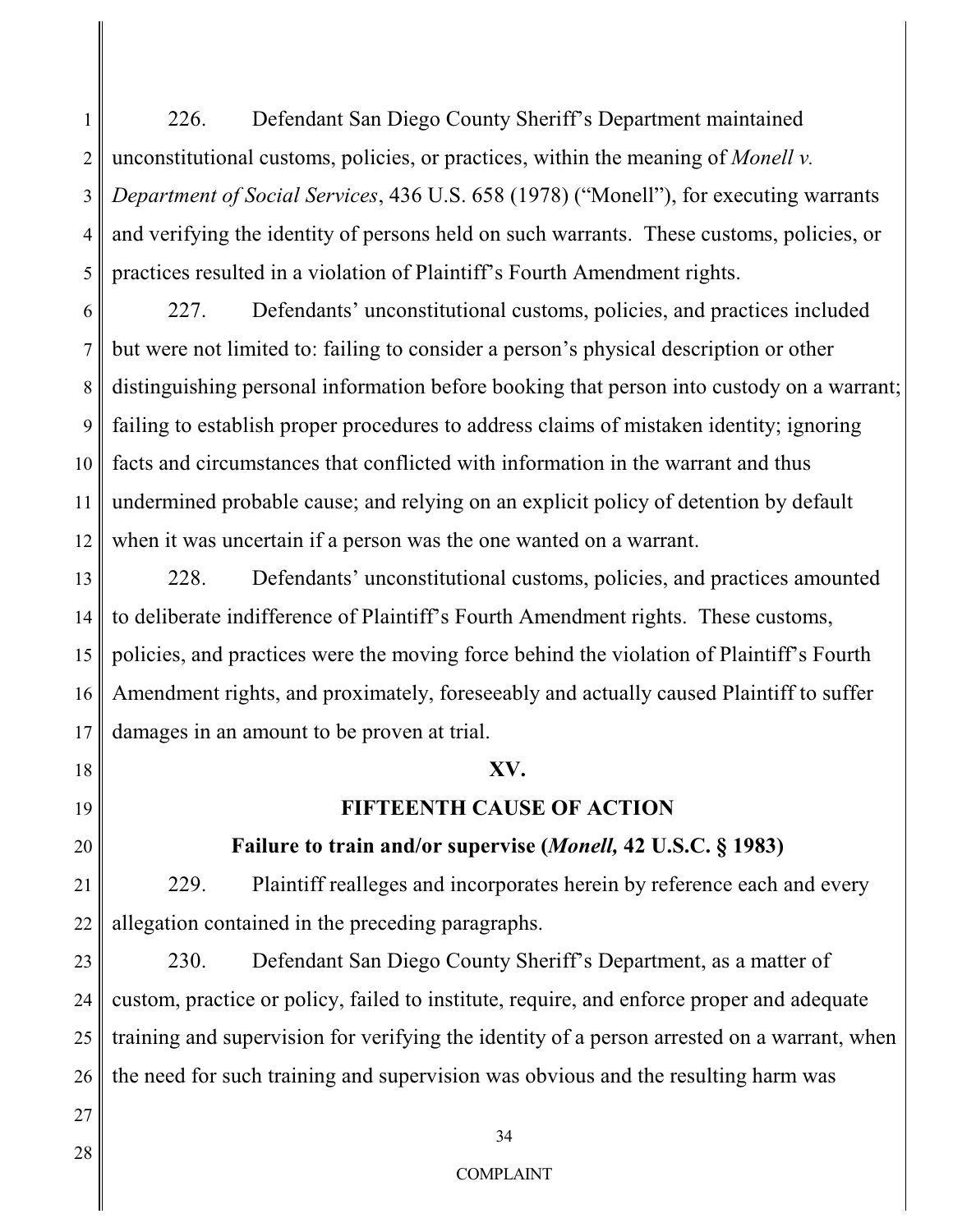1 2 foreseeable. Defendant SDCSD failure to properly train and supervise its employees resulted in a violation of Plaintiff's Fourth Amendment rights.

3 4 5 231. Defendant SDCSD failed to train its employees to consider a person's physical description or other distinguishing personal information before booking that person into custody on an arrest warrant.

6 7 232. Defendant SDCSD failed to train its employees on how to properly address claims of mistaken identity from a person arrested on a warrant.

8 9 10 234. Defendant SDCSD failed to train its employees adequately by instructing them to rely on a policy of detention by default when in doubt about the identity of a person arrested on a warrant.

11 12 13 235. Defendant SDCSD failed to supervise its employees on the manner in which they verified the identity of a person arrested on a warrant and the manner in which they resolved claims of mistaken identity on a warrant.

14 15 16 17 18 19 20 236. Defendant SDCSD's failure to properly train and supervise its officers and employees, as a matter of policy, custom and practice, was deliberately indifferent to Plaintiff's Fourth Amendment rights and done with conscious disregard for the dangers of harm and injury to Plaintiff and others similarly situated. This failure to train and supervise was the moving force behind the violation of Plaintiff's Fourth Amendment rights, and proximately, forseeably and actually caused Plaintiff to suffer damages in an amount to be proven at trial.

# **XVI.**

# **SIXTEENTH CAUSE OF ACTION**

**Unconstitutional customs, policies or practices** *(Monell,* **42 U.S.C. § 1983)**

237. Plaintiff realleges and incorporates herein by reference each and every allegation contained in the preceding paragraphs.

238. Defendant Contra Costa County Sheriff's Department maintained

28

21

22

23

24

25

26

27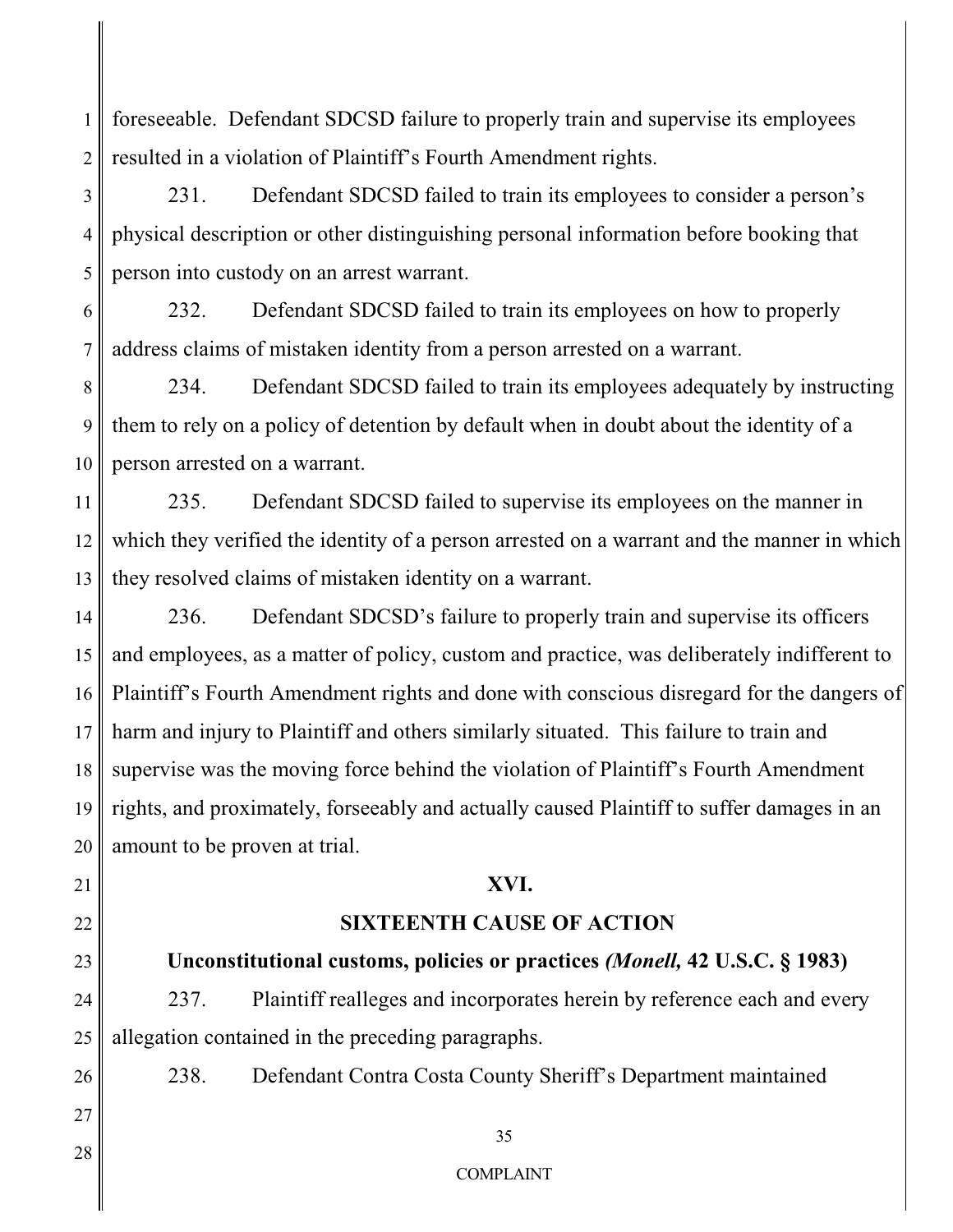1 2 3 unconstitutional customs, policies, or practices, within the meaning of *Monell*, for issuing warrants and verifying the identity of a person arrested on a warrant. These customs, policies, or practices resulted in a violation of Plaintiff's Fourth Amendment rights.

4 5 6 7 8 9 10 11 12 13 239. Defendant CCCSD's unconstitutional customs, policies, and practices included but were not limited to: issuing warrants with insufficient personal identifying information, such as physical description, to avoid foreseeable risk to innocent persons; failing to institute safeguards to avoid inclusion of erroneous information, such as Plaintiff's driver's license number, in an arrest warrant; failing to consider personal identifying information, such as physical description, before requesting the booking of a person into custody on an arrest warrant; maintaining inadequate policies, practices, or procedures for preparing, requesting, and issuing arrest warrants; maintaining inadequate policies, practices, or procedures for addressing claims of mistaken identity; and adopting a policy of detention by default when in doubt about a person's identity.

14 15 16 17 18 240. Defendant CCCSD's unconstitutional customs, policies, and practices amounted to deliberate indifference of Plaintiff's Fourth Amendment rights. These customs, policies, and practices were the moving force behind the violation of Plaintiff's Fourth Amendment rights, and proximately, forseeably and actually caused Plaintiff to suffer damages in an amount to be proven at trial.

#### **XVII.**

# **SEVENTEENTH CAUSE OF ACTION**

# **Failure to train and/or supervise (***Monell,* **42 U.S.C. § 1983)**

22 241. Plaintiff realleges and incorporates herein by reference each and every allegation contained in the preceding paragraphs.

24 25 26 242. Defendant Contra Costa County Sheriff's Department, as a matter of custom, practice or policy, failed to institute, require, and enforce proper and adequate training and supervision for verifying the identity of a person arrested on a warrant, when

28

27

19

20

21

23

## 36

#### COMPLAINT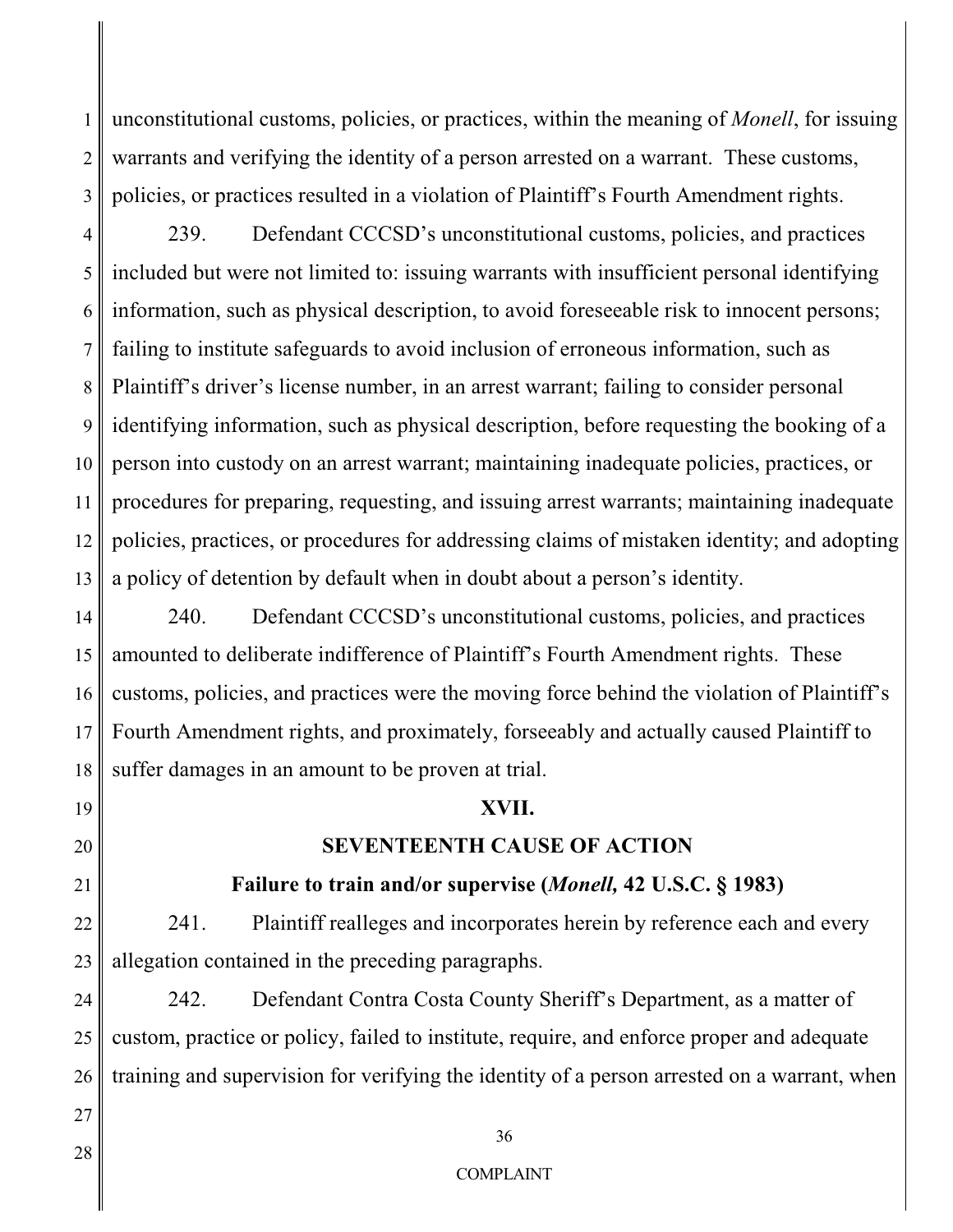1 2 3 the need for such training and supervision was obvious. Defendants' failure to properly train and supervise its employees resulted in a violation of Plaintiff's Fourth Amendment rights.

4 5 6 7 243. Defendant CCCSD failed to train their employees on proper procedures for preparing, requesting, and issuing arrest warrants, including attaching to the warrant and warrant abstract any distinguishing personal information for the person sought on the warrant.

8 9 10 244. Defendant CCCSD failed to train their employees to consider a person's physical description or other distinguishing personal information before requesting that a person be booked into custody on an arrest warrant.

11 12 245. Defendant CCCSD failed to train their employees on a proper policy to address claims of mistaken identity from a person arrested on a warrant.

13 14 15 246. Defendant CCCSD failed to train their employees by instructing them to rely on a policy of detention by default when in doubt about the identity of a person arrested on a warrant.

16 17 18 247. Defendant CCCSD failed to supervise their employees on the manner in which they prepared, requested, and issued arrest warrants, verified the identity of a person arrested on a warrant, and resolved claims of mistaken identity on a warrant.

19 20 21 22 23 24 25 248. Defendant CCCSD's failure to properly train and supervise its officers, as a matter of policy, custom, and practice, was deliberately indifferent to Plaintiff's Fourth Amendment rights and done with conscious disregard for the dangers of harm and injury to Plaintiff and others similarly situated. Defendant's failure to train and supervise its employees was the moving force behind the violation of Plaintiff's Fourth Amendment rights, and proximately, forseeably and actually caused Plaintiff to suffer damages in an amount to be proven at trial.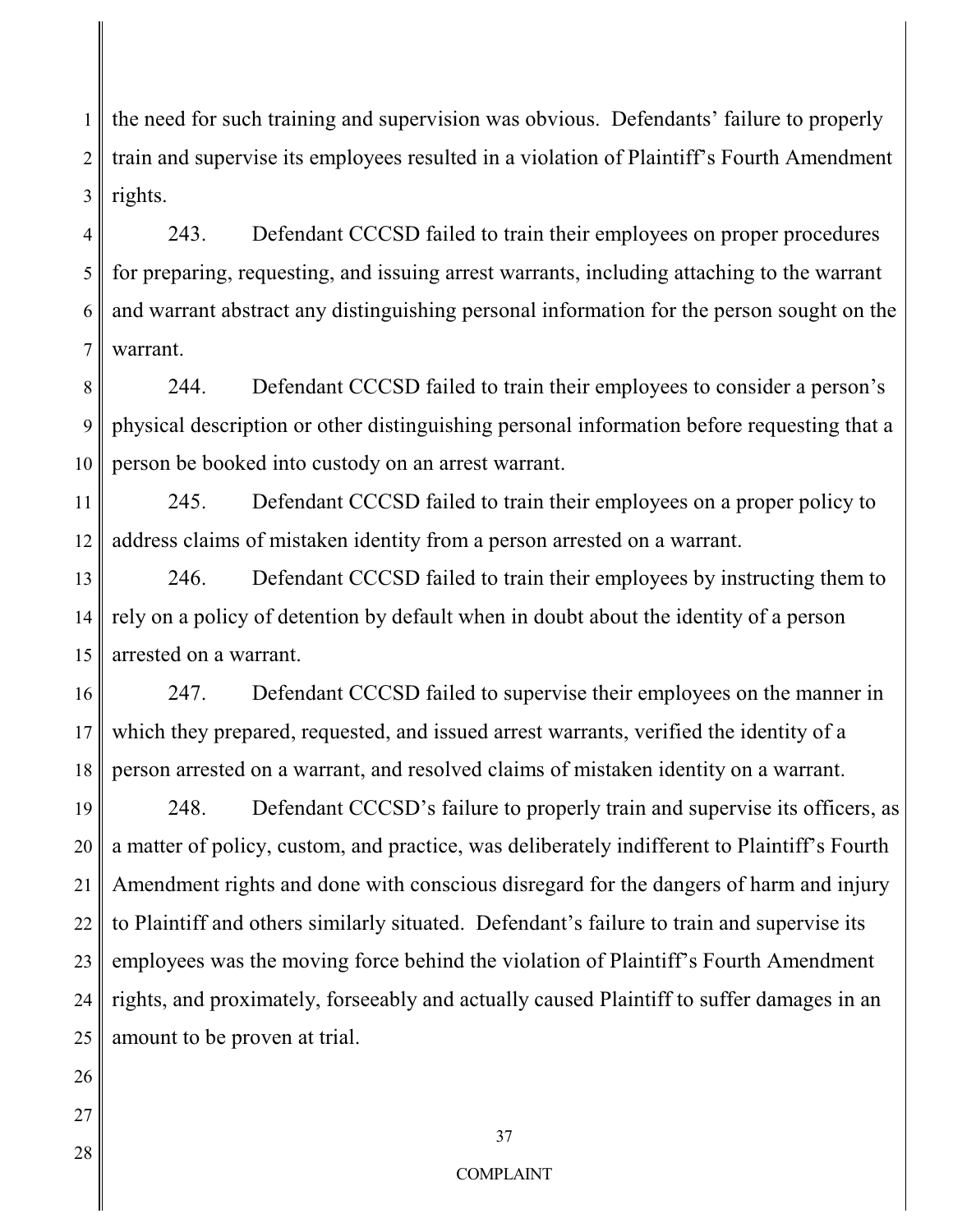1 2 3 4 5 6 7 8 9 10 11 12 13 14 15 16 17 18 19 20 21 22 23 24 25 26 27 28 **XVIII. EIGHTEENTH CAUSE OF ACTION Negligence**  249. Plaintiff realleges and incorporates herein by reference each and every allegation contained in the preceding paragraphs. 250. Defendants Contra Costa County Sheriff's Department, CCCSD Deputies M. Bailey, Deputy A. Charles, and Doe CCCSD Deputies had a duty to use reasonable care in preparing, drafting, and executing arrest warrants. They had a duty to avoid creating an unnecessary risk to innocent persons that they would be arrested on a warrant intended for someone else. They had a duty to use reasonable care in the execution of an arrest warrant to ensure that it was for the correct person. 251. These defendants breached their duty of care and caused harm to Plaintiff, including physical pain, terror, mental anguish, humiliation, damage to reputation, and financial loss. 252. All individual defendants acted in their official capacity and in the scope of their employment as Contra Costa County Sheriff's Deputies. 253. As a direct, proximate, and foreseeable result of the Defendants' breach of their duty of care, Plaintiff suffered damages in an amount according to proof at the time of trial. **XIX. NINETEENTH CAUSE OF ACTION (Cal. Civ. Code §52.1)** 254. Plaintiff realleges and incorporates herein by reference each and every allegation contained in the preceding paragraphs. 255. Defendants Contra Costa County Sheriff's Department, CCCSD Deputies M. Bailey, Deputy A. Charles, and Doe CCCSD Deputies violated Plaintiff's clearly 38 COMPLAINT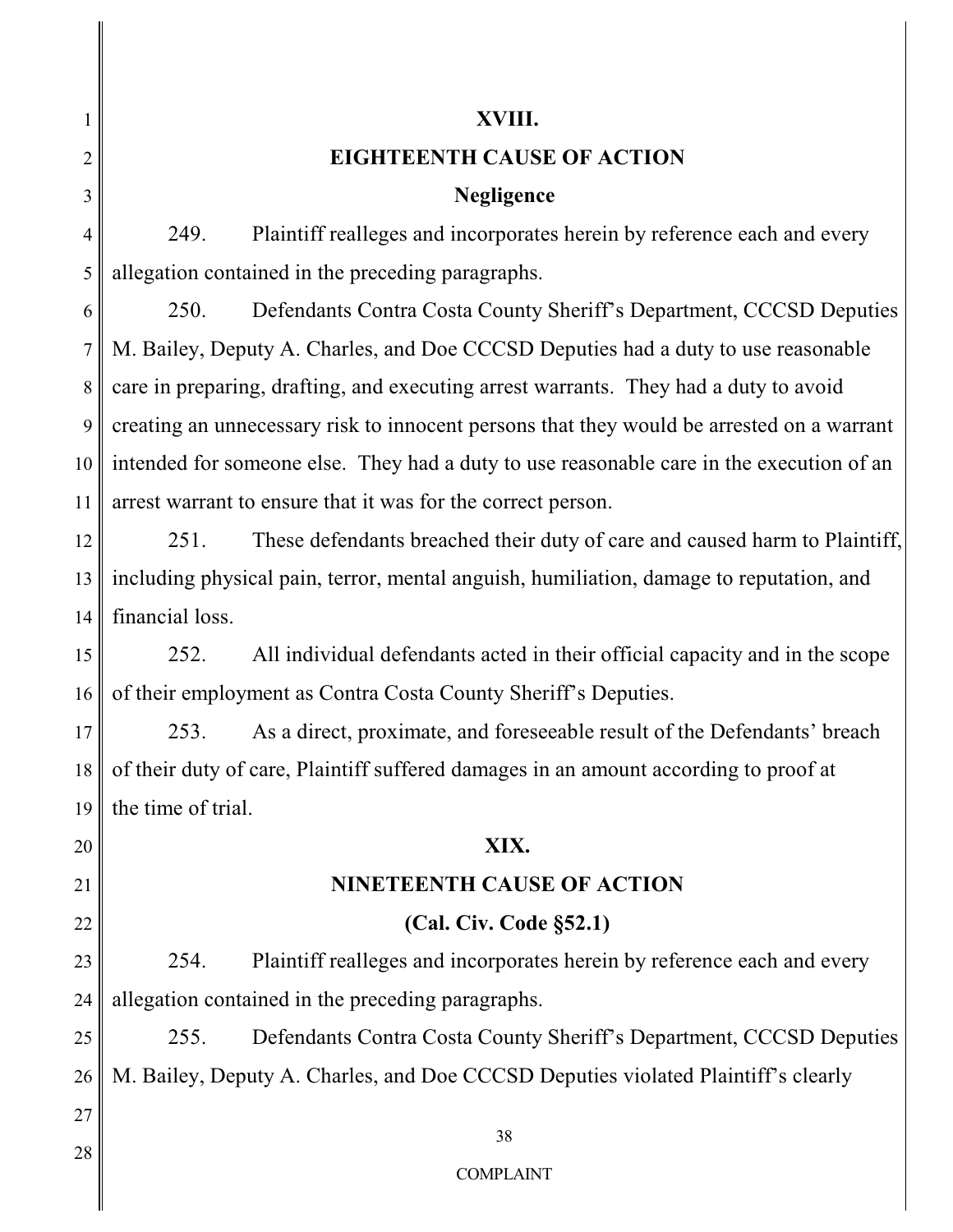1 2 established rights under the California Constitution and statutes, which include, but are not limited to, the following:

(a) Article I, Section 13 of the California Constitution: right to be free from unreasonable detentions, searches, and seizures; and

5 6 (b) California Civil Code Section 43: right of protection from bodily restraint or harm, from personal insult and from defamation.

7 8 9 10 11 256. The California Legislature has declared that it is a violation of state civil rights act for any person to interfere with the exercise or enjoyment by any individual of her rights secured by the United States Constitution or state or federal law. This includes any interference of these rights by threats, intimidation, coercion or attempted threats, intimidation or coercion.

12 13 257. These Defendants interfered with Plaintiff's rights under the California Constitution and statutes by the detention and seizure alleged above.

14 15 16 17 18 258. The conduct alleged herein caused Plaintiff to be deprived of her civil rights that are protected under the California Constitution and statutes which has also legally, proximately, foreseeably and actually caused her to suffer emotional distress, pain and suffering, damage to reputation and further damages according to proof at the time of trial.

19

3

4

#### **PRAYER FOR RELIEF**

20 Plaintiff prays for judgment against defendants as follows:

21 1. General and compensatory damages in an amount according to proof;

- 22 2. Punitive and exemplary damages;
- 23 3. Civil penalties as provided by law;

24 25 26 4. Declaratory and injunctive relief remedying the continued policies, customs and practices governing how CBP, SDCS, and CCCSD acts upon warrants and ascertains the identities of the wanted persons to avoid future harm;

27 28